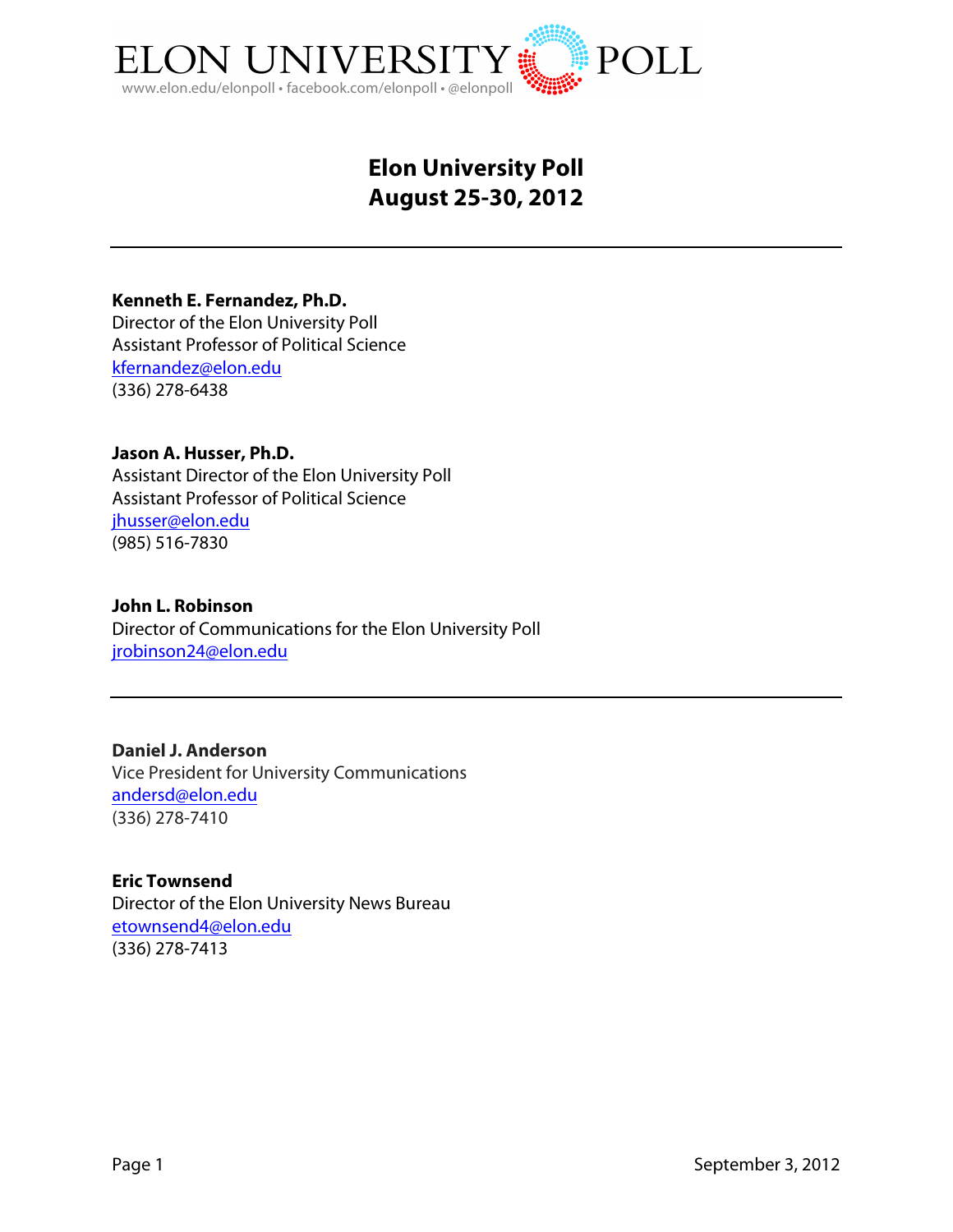

### **Executive Summary**

According to an Aug. 25-30, 2012, telephone survey of likely voters in North Carolina, Mitt Romney has a slight lead over Barack Obama. Forty-seven percent of likely voters said they were planning on voting for Romney versus 43 percent who said they would vote for Obama (margin of error +/- 3 percent).

These findings seem to be congruent with many poll aggregators that show the race to be close, but with North Carolina leaning slightly for Romney. Approximately 7 percent of likely voters were undecided, with an even split of undecided voters leaning for either candidate.

Although the Democratic National Convention is being held in Charlotte, N.C., Sept. 4-6, it is likely that the media coverage and attention surrounding the Republican National Convention in Tampa, Fla., has given Mitt Romney a small bump in support in the state.



The survey consisted of a random sample of 1,230 registered voters, which included 1,089 likely voters. In addition to asking people who they planned to vote for, the survey compared the two presidential candidates on several issues.

The survey found voters in North Carolina were more likely to see Romney as the better candidate to handle the economy while viewing Obama as a better candidate to handle relations

with other countries. Slightly more respondents felt that Romney more closely shared their values. The figure below depicts voters' impressions of Romney and Obama on these three issues.

The economy continues to be the most important issue on voters' minds (48 percent), however, the survey found most people were not very worried about losing their job and only 13 percent believed the economy would get worse (37 percent believed it would get better).

Health care was a distant second with 16 percent saying it was the most important issue. With the recent Supreme Court ruling on the Patient Protection and Affordable Care Act and North Carolina having the 10<sup>th</sup> largest 65 and older population, some may be surprised that more people did not say health care was the most important issue in this election. That may bode well for the Romney/Ryan ticket.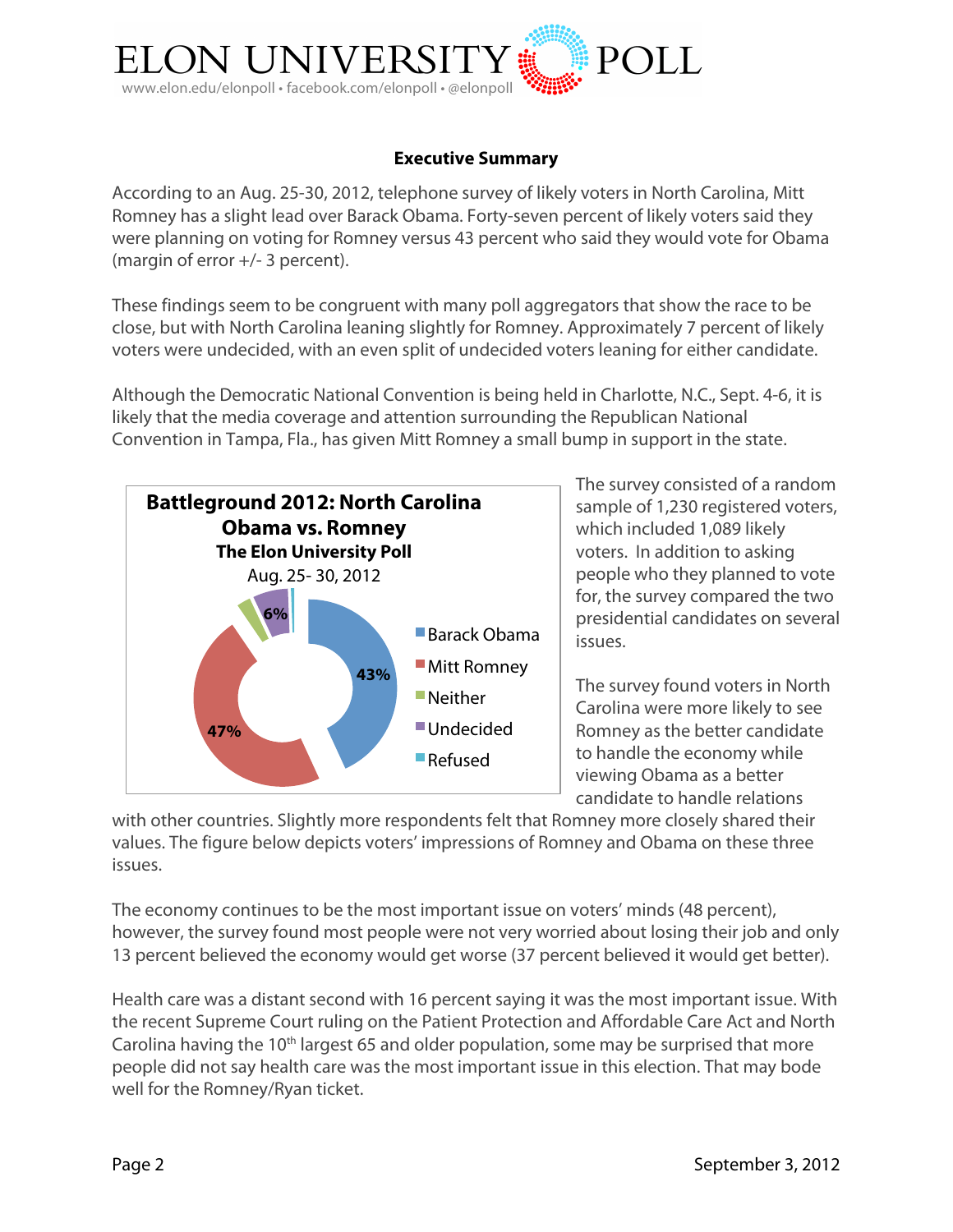

The federal budget deficit ranked third (13 percent) as the most important issue for voters and education ranked fourth (10 percent).



Likely voters were also asked to identify their second most important issue when deciding on their choice for president. The rankings remained the same with the economy or jobs coming in first with 25 percent, health care second with 22 percent and the federal budget deficit third with 18 percent and education fourth with 12 percent.

Among likely voters, many issues seem to favor Romney. The survey found that those who identified the economy, immigration, the federal budget deficit, or same-sex

marriage as the most important issue were more likely to say they were voting for Romney, while those who identified health care, education, and the environment as the most important issue were more likely to support Obama.

Few people in the survey said they were undecided, which means that turnout in North Carolina, as usual, will be important in determining the outcome of the election.

Likely voters seem excited about the upcoming presidential election. Almost 70 percent said they were somewhat or very excited about the election. That excitement was even across men and women and across Democrats and Republicans.

Respondents aware that the Democratic National Convention was going to be held in North Carolina were more likely to be excited about the election, though perhaps it is more appropriate

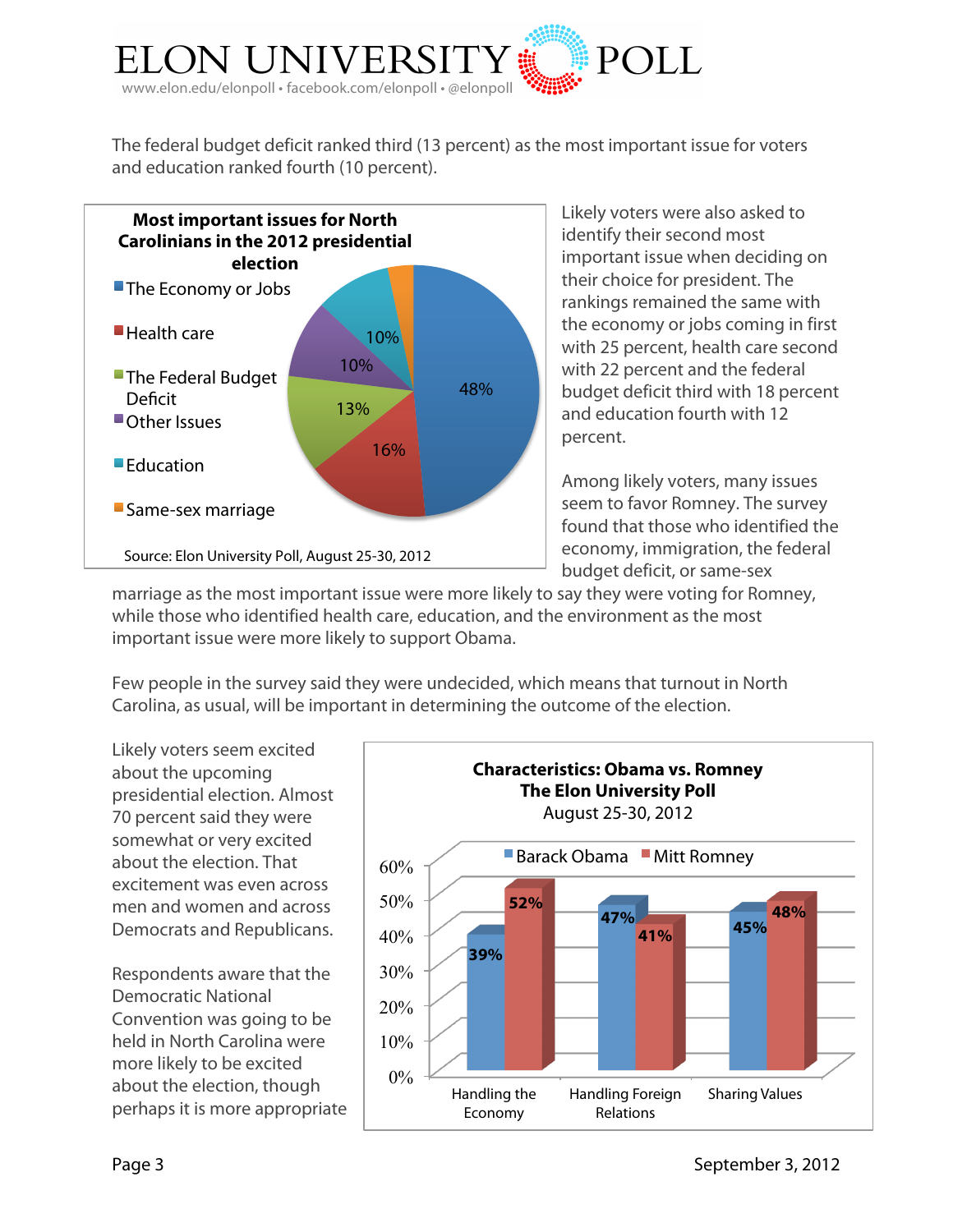

to say that those excited about the election were more likely to know that the DNC was going to be held in their state.

Although the youth vote is difficult to gauge because this group tends to be underrepresented in likely voter surveys, results from the survey suggest their excitement lags behind other age groups.

Along with age, race is also an important predictor of both vote choice and turnout. Approximately 19 percent of respondents were African-American and this group was seen as having higher levels of excitement than whites. Almost half of all Blacks saying they were very excited about the upcoming election.

Obama was the first Democrat to take the Tar Heel State since 1976 when Jimmy Carter defeated Gerald Ford by a comfortable margin. Obama won North Carolina by a very thin margin and largely due to a high turnout of minority voters. If Obama is going to win the state again, that level of turnout will likely have to repeat itself.

### **-Dr. Kenneth E. Fernandez and Dr. Jason A. Husser**

| Mode:                           | Live Interviewer RDD Telephone Interviews |
|---------------------------------|-------------------------------------------|
|                                 | (Cell Phone and Landlines)                |
| Sample Area:                    | <b>North Carolina</b>                     |
| Dates in the field:             | August 25 - August 30, 2012               |
| Sample Size (Likely Voters)     | 1,089                                     |
| Sample Size (Registered Voters) | 1,230                                     |
| Margin of Error (Likely)        | ±2.97                                     |
| Margin of Error (Registered)    | ±2.79                                     |
| Confidence Level                | 95%                                       |
| <b>Weighting Variables</b>      | Age and Gender                            |
|                                 |                                           |

#### **Basic Methodological Information**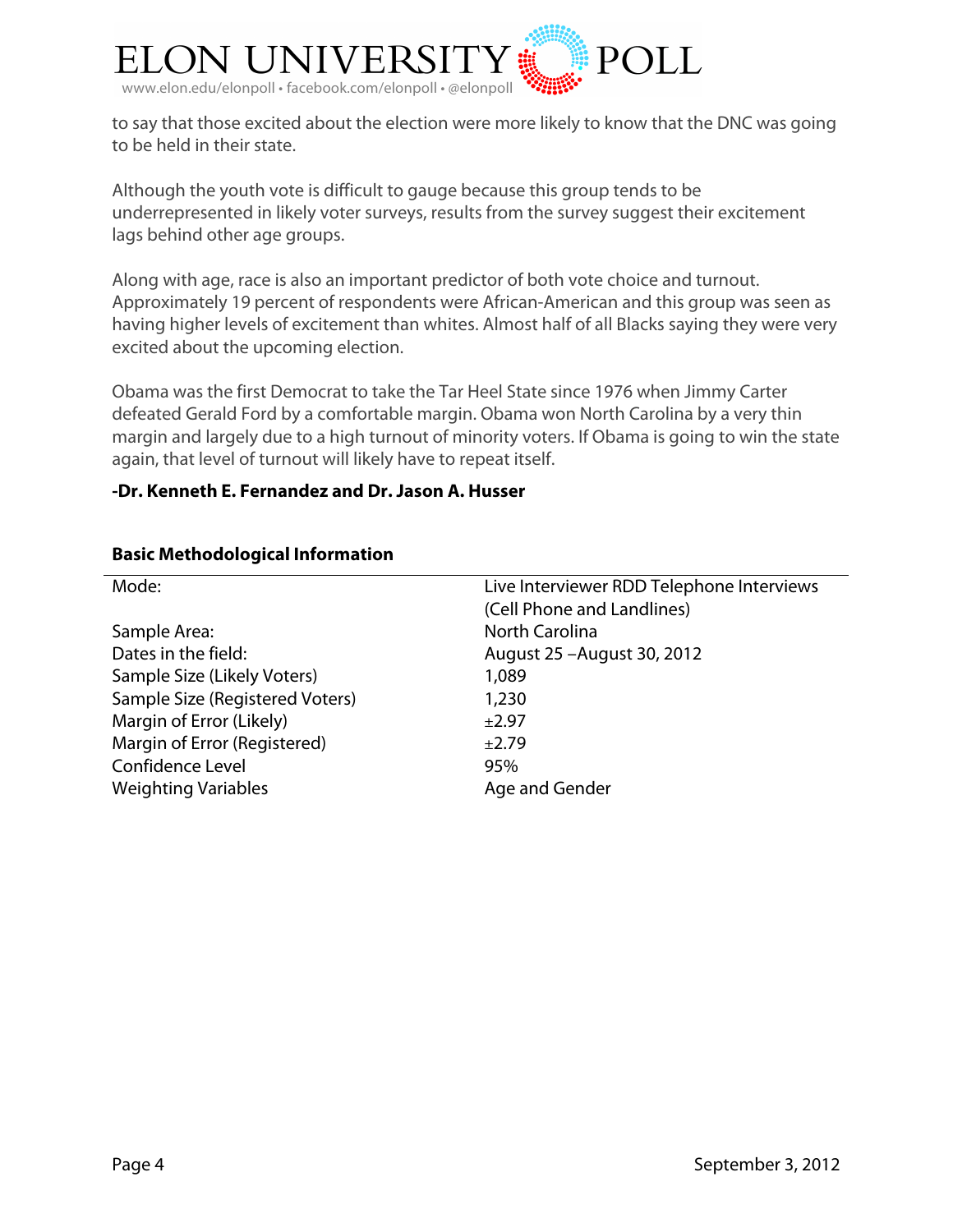

# **Presidential Vote Intention in North Carolina**

# **Question: If the 2012 presidential election were held today between Barack Obama and Mitt Romney who would you vote for?**

# **Likely Voters**

| Barack Obama         | 470  | 43.10%  |
|----------------------|------|---------|
| <b>Mitt Romney</b>   | 515  | 47.30%  |
| Neither              | 28   | 2.50%   |
| Don't Know/Undecided | 70   | 6.40%   |
| Refused              | 6    | 0.60%   |
| $N=$                 | 1089 | 100.00% |
|                      |      |         |

# **Registered Voters**

| <b>Barack Obama</b>  | 527  | 42.9%  |
|----------------------|------|--------|
| <b>Mitt Romney</b>   | 556  | 45.2%  |
| Neither              | 49   | 4.0%   |
| Don't Know/Undecided | 86   | 7.0%   |
| Refused              | 12   | 0.9%   |
| $N=$                 | 1230 | 100.0% |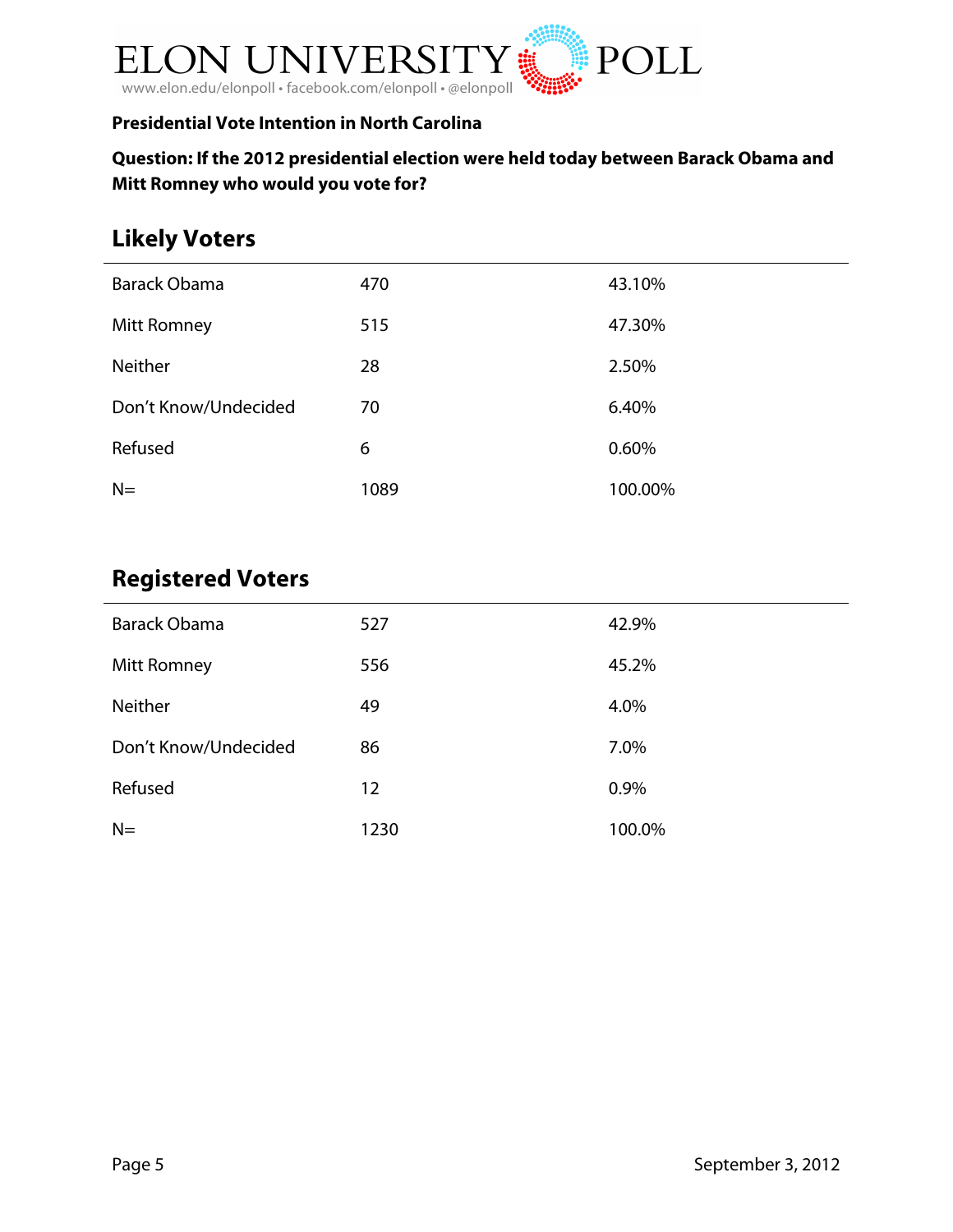

### **Cross-Tabs on Presidential Vote**

# **Question: If the 2012 presidential election were held today between Barack Obama and Mitt Romney who would you vote for?**

# **Table 1: Presidential Vote by Party**

|                                       | <b>Presidential Vote Choice</b> |                |                  |                |                |       |
|---------------------------------------|---------------------------------|----------------|------------------|----------------|----------------|-------|
|                                       | <b>Barack</b><br>Obama          | Mitt<br>Romney | Neither          | Don't<br>Know  | Refused        | Total |
| <b>Party Identification</b>           | $\%$                            | $\%$           | $\%$             | $\%$           | $\%$           | %     |
| <b>Strong Democrat</b>                | 96                              | $\mathbf 0$    | 1                | $\overline{2}$ | 1              | 100   |
| Democrat                              | 62                              | 23             | $\overline{2}$   | 12             | 0              | 100   |
| <b>Independent - Leaning Democrat</b> | 83                              | 5              | $\overline{4}$   | $\overline{7}$ | $\overline{2}$ | 100   |
| Independent                           | 34                              | 40             | 6                | 21             | $\mathbf 0$    | 100   |
| Independent - Leaning Republican      | 4                               | 87             | 3                | 5              | 1              | 100   |
| Republican                            | 9                               | 85             | $\mathbf 0$      | 6              | $\mathbf 0$    | 100   |
| <b>Strong Republican</b>              | $\mathbf 0$                     | 97             | 1                | $\overline{2}$ | $\pmb{0}$      | 100   |
| Don't Know                            | 26                              | 57             | 13               | 5              | $\mathbf 0$    | 100   |
| Refused                               | 21                              | 27             | $\boldsymbol{0}$ | 45             | $\overline{7}$ | 100   |
| Total                                 | 44                              | 47             | 3                | 6              | 1              | 100   |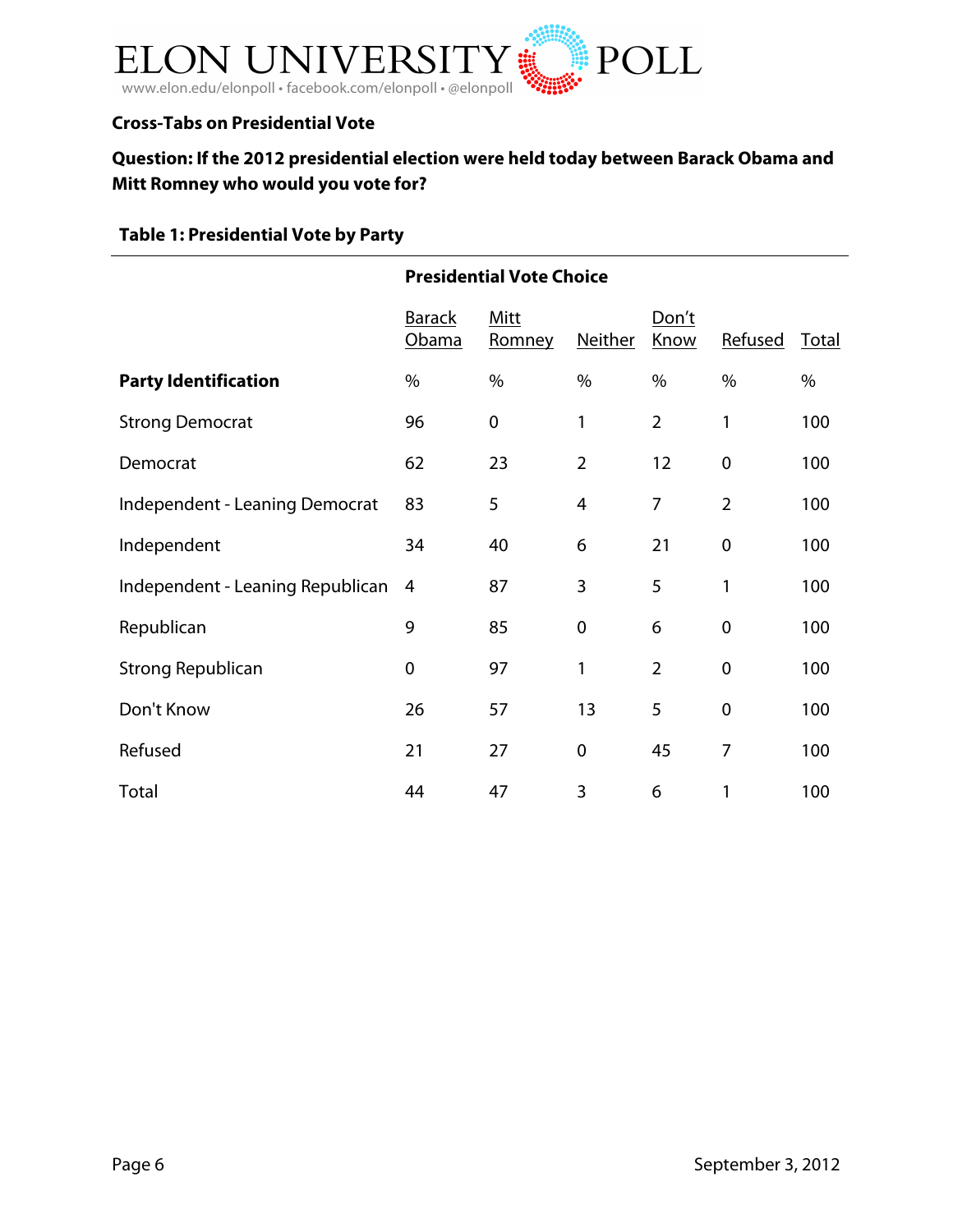

# **Table 2: Presidential Vote by Ideology**

# **Presidential Vote Choice**

| <b>Ideology</b>               | <b>Barack</b><br>Obama | Mitt<br>Romney | Neither                 | Don't<br>Know  | Refused          | Total |
|-------------------------------|------------------------|----------------|-------------------------|----------------|------------------|-------|
|                               | $\%$                   | $\%$           | $\%$                    | $\%$           | $\%$             | $\%$  |
| <b>Extremely Liberal</b>      | 94                     | $\pmb{0}$      | $\overline{\mathbf{4}}$ | $\overline{2}$ | $\boldsymbol{0}$ | 100   |
| Liberal                       | 85                     | 11             | 3                       | $\mathbf 0$    | 1                | 100   |
| <b>Slightly Liberal</b>       | 85                     | 7              | $\overline{2}$          | 6              | $\boldsymbol{0}$ | 100   |
| Moderate                      | 55                     | 29             | $\overline{2}$          | 13             | 1                | 100   |
| <b>Slightly Conservative</b>  | 25                     | 60             | $\overline{4}$          | 10             | 1                | 100   |
| Conservative                  | 9                      | 86             | $\overline{2}$          | 3              | $\mathbf 0$      | 100   |
| <b>Extremely Conservative</b> | 6                      | 88             | $\overline{2}$          | 4              | $\mathbf 0$      | 100   |
| Don't Know                    | 60                     | 26             | $\pmb{0}$               | 12             | $\overline{2}$   | 100   |
| Refused                       | 91                     | 9              | $\pmb{0}$               | $\mathbf 0$    | $\mathbf 0$      | 100   |
| Total                         | 43                     | 47             | 3                       | 6              | 1                | 100   |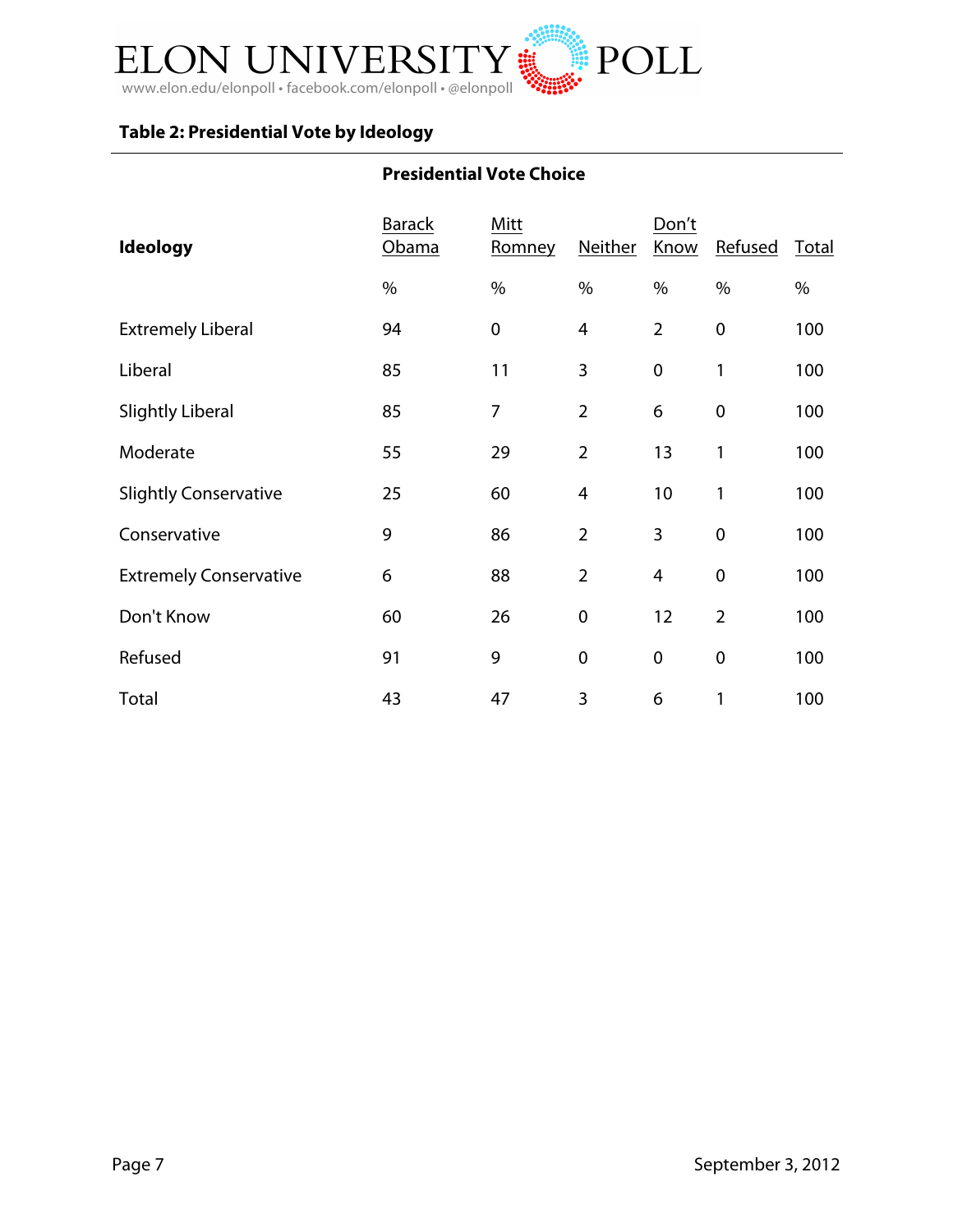

# **Table 3: Presidential Vote by Age**

# **Presidential Vote Choice**

| <b>Age Category</b> | <b>Barack</b><br>Obama | Mitt<br>Romney | Neither | Don't<br>Know | Refused          | Total |
|---------------------|------------------------|----------------|---------|---------------|------------------|-------|
|                     | $\%$                   | $\%$           | $\%$    | $\%$          | $\%$             | $\%$  |
| $18 - 30$           | 58                     | 34             | 1       | 5             | 1                | 100   |
| $31 - 40$           | 48                     | 42             | 4       | 6             | $\boldsymbol{0}$ | 100   |
| $41 - 50$           | 40                     | 48             | 3       | 10            | $\mathbf 0$      | 100   |
| $51 - 65$           | 39                     | 51             | 3       | 6             | 1                | 100   |
| $65+$               | 40                     | 53             | 1       | 5             | 1                | 100   |
| Total               | 43                     | 47             | 3       | 6             | 1                | 100   |

### **Table 4: Presidential Vote (2012) by Vote in 2008**

#### **Presidential Vote Choice** Barack Mitt Don't

|                  | ------<br>Obama | .<br>Romney | <b>Neither</b> | ----<br>Know | Refused | Total |
|------------------|-----------------|-------------|----------------|--------------|---------|-------|
| <b>2008 Vote</b> | %               | $\%$        | $\%$           | %            | %       | %     |
| Barack Obama     | 80              | 9           | 3              | 8            |         | 100   |
| John McCain      | 3               | 90          | $\overline{2}$ | 5            |         | 100   |
| Someone else     | 13              | 46          | 18             | 23           | 0       | 100   |
| Total            | 42              | 48          | 3              |              |         | 100   |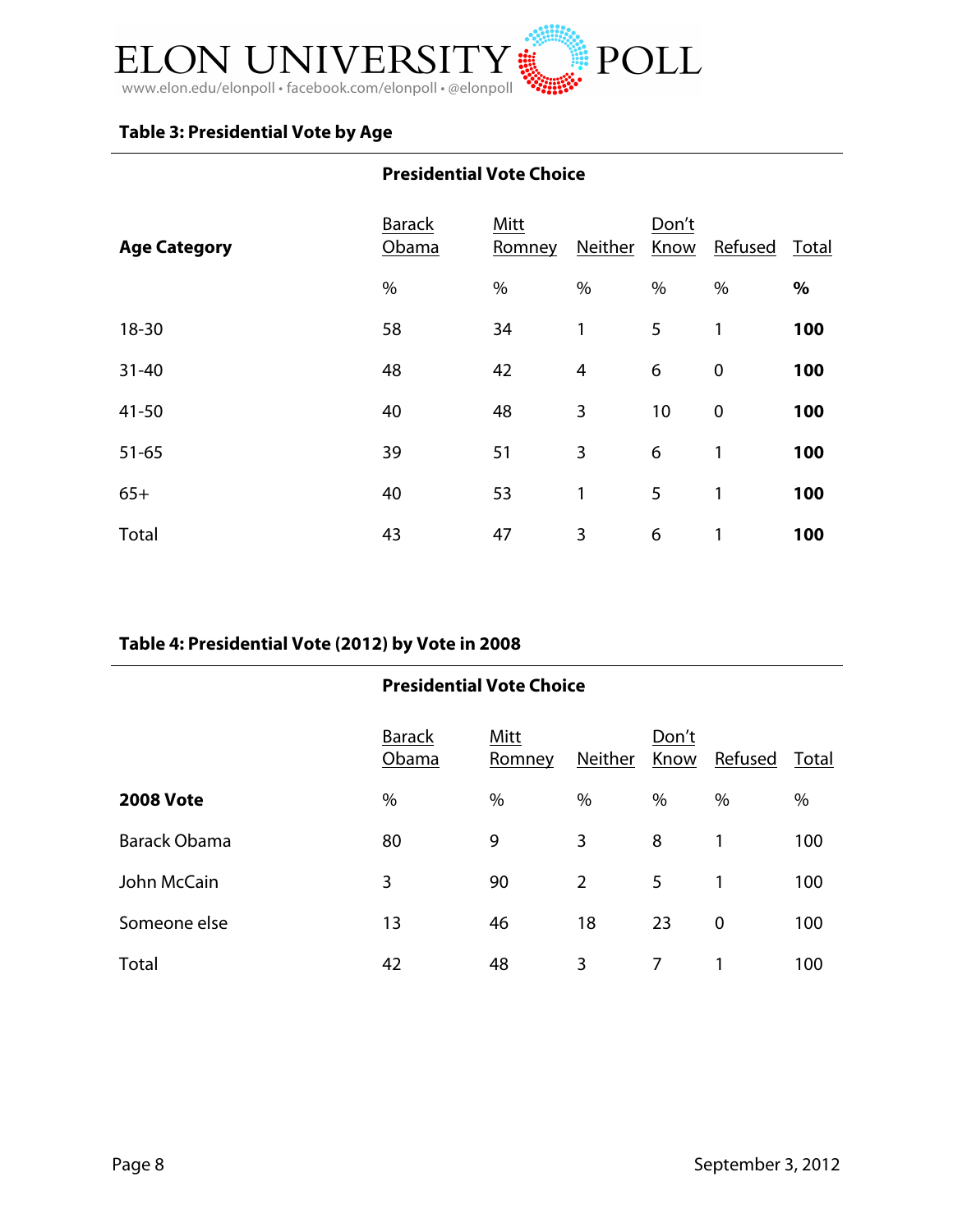

# **Table 5: Presidential Vote by Income**

# **Presidential Vote Choice**

| <b>Income</b>        | <b>Barack</b><br>Obama | Mitt<br>Romney | Neither        | Don't<br>Know  | Refused        | Total |
|----------------------|------------------------|----------------|----------------|----------------|----------------|-------|
|                      | $\%$                   | $\%$           | $\%$           | $\%$           | $\%$           | $\%$  |
| Less than \$25,000   | 50                     | 36             | 4              | 8              | $\overline{2}$ | 100   |
| \$25,000 to \$50,000 | 44                     | 44             | $\overline{2}$ | 10             | $\mathbf 0$    | 100   |
| \$50,000 to \$75,000 | 43                     | 49             | 3              | 5              | $\mathbf 0$    | 100   |
| More than \$75,000   | 41                     | 52             | $\overline{2}$ | $\overline{4}$ | $\mathbf 0$    | 100   |
| Don't Know           | 54                     | 31             | 3              | 11             | 1              | 100   |
| Refused              | 32                     | 59             | 1              | 7              | $\mathbf 0$    | 100   |
| Total                | 43                     | 47             | 3              | 6              | 1              | 100   |

# **Table 6: Presidential Vote by Gender**

|               | <b>Presidential Vote Choice</b> |                       |                |                |         |       |  |  |
|---------------|---------------------------------|-----------------------|----------------|----------------|---------|-------|--|--|
| <b>Gender</b> | <b>Barack</b><br>Obama          | <b>Mitt</b><br>Romney | Neither        | Don't<br>Know  | Refused | Total |  |  |
|               | $\%$                            | $\%$                  | $\%$           | $\%$           | $\%$    | $\%$  |  |  |
| Male          | 40                              | 52                    | 3              | $\overline{4}$ | 0       | 100   |  |  |
| Female        | 45                              | 44                    | $\overline{2}$ | 8              | 1       | 100   |  |  |
| Total         | 43                              | 47                    | 3              | 6              | 1       | 100   |  |  |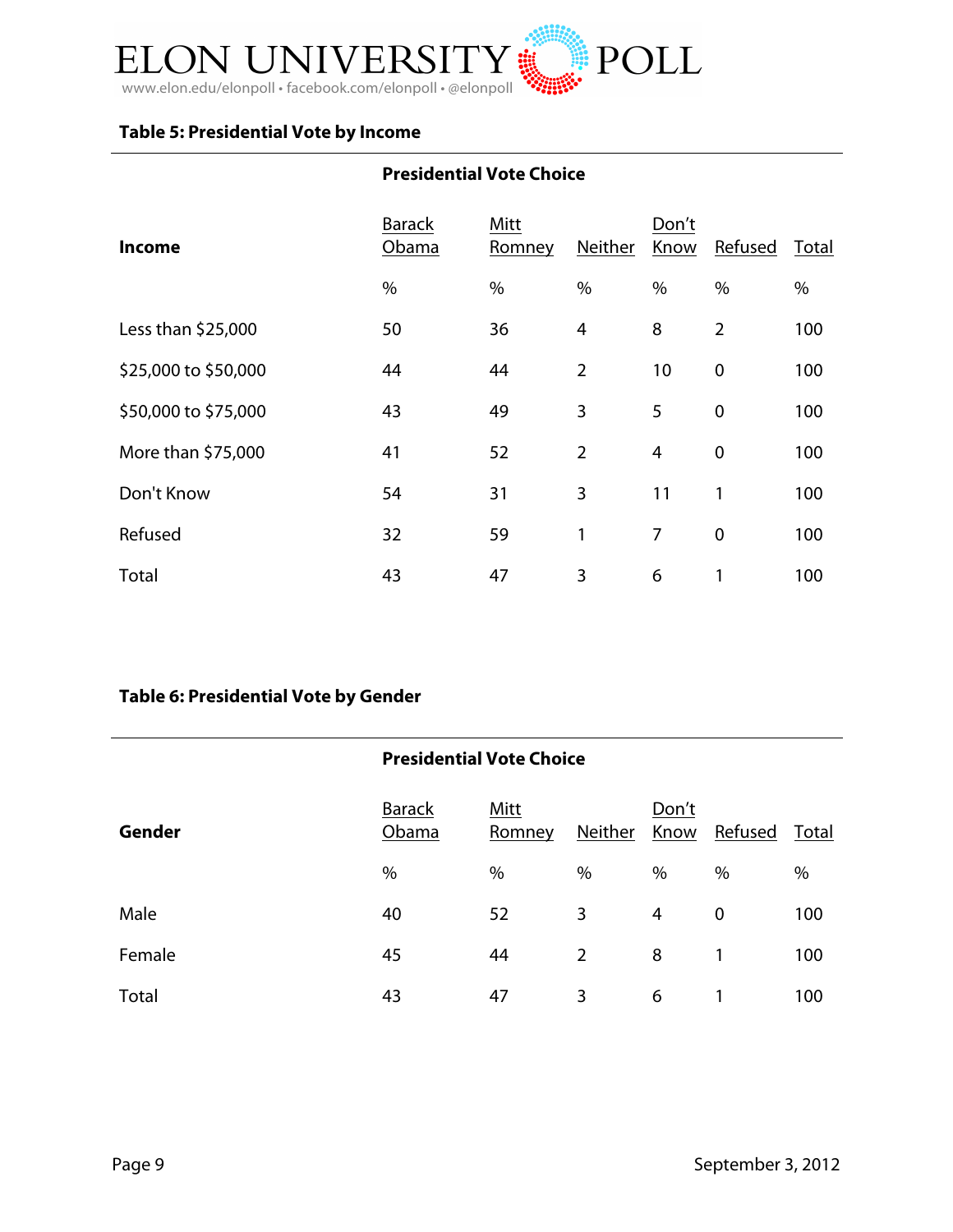

# **Table 7: Presidential Vote by Education**

### **Presidential Vote Choice**

| <b>Education</b>            | <b>Barack</b><br>Obama | Mitt<br>Romney | Neither          | Don't<br>Know | Refused     | Total |
|-----------------------------|------------------------|----------------|------------------|---------------|-------------|-------|
|                             | %                      | $\%$           | $\%$             | $\%$          | $\%$        | %     |
| Less than HS                | 62                     | 35             | $\boldsymbol{0}$ | 3             | $\mathbf 0$ | 100   |
| High School / GED           | 34                     | 55             | $\overline{2}$   | 8             | 1           | 100   |
| Some College/AA / Technical | 37                     | 53             | 3                | 6             | $\mathbf 0$ | 100   |
| College Graduate            | 46                     | 44             | 3                | 6             | 1           | 100   |
| <b>Graduate School</b>      | 54                     | 39             | 1                | 6             | $\mathbf 0$ | 100   |
| Don't Know                  | 100                    | $\mathbf 0$    | $\boldsymbol{0}$ | $\mathbf 0$   | $\mathbf 0$ | 100   |
| Refused                     | $\mathbf 0$            | 60             | 8                | 32            | $\mathbf 0$ | 100   |
| Total                       | 43                     | 47             | 3                | 6             | 1           | 100   |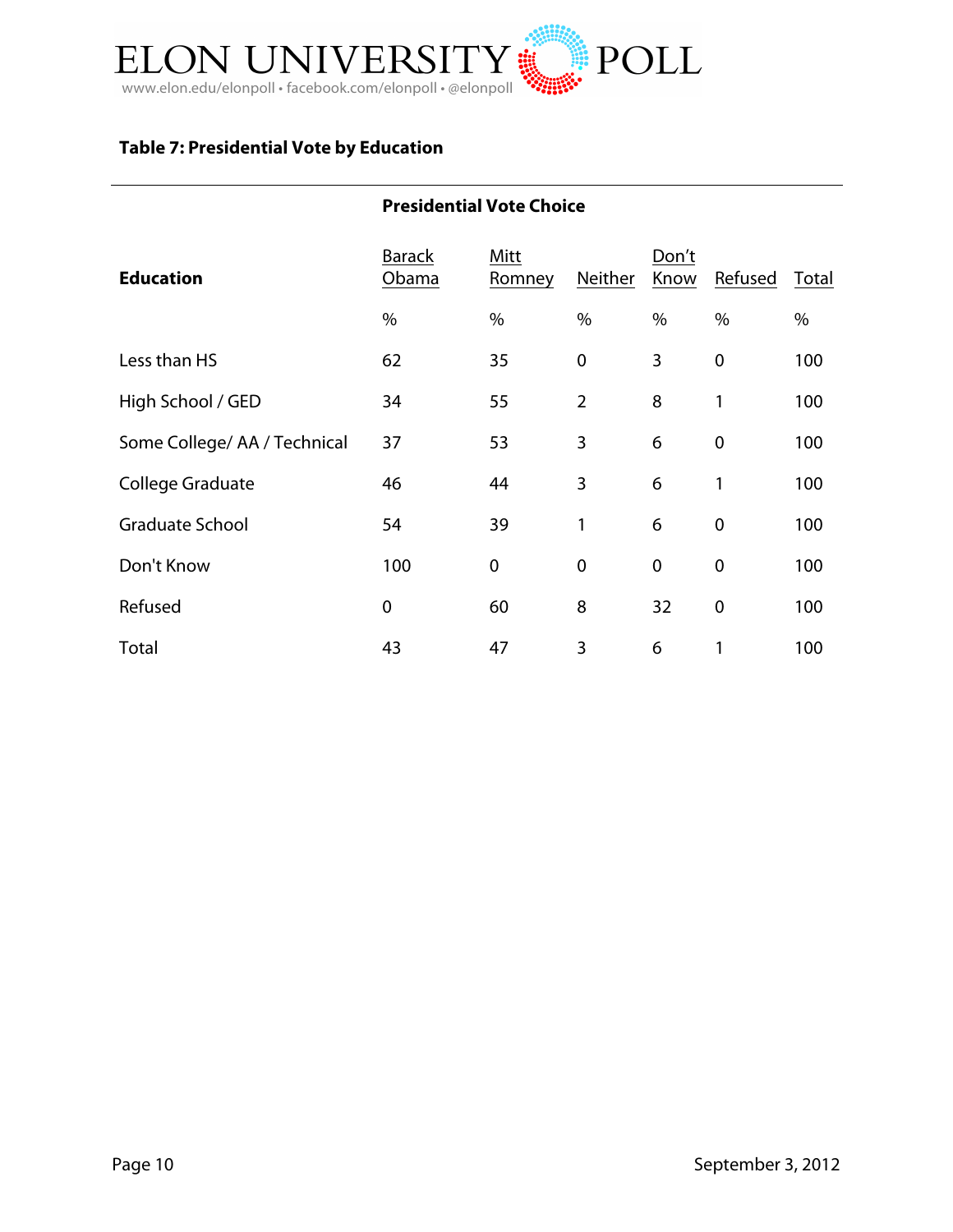

# **Table 8: Presidential Vote by Race**

### **Presidential Vote Choice**

| Race         | <b>Barack</b><br>Obama | Mitt<br>Romney | Neither          | Don't<br>Know    | Refused          | Total |
|--------------|------------------------|----------------|------------------|------------------|------------------|-------|
|              | $\%$                   | $\%$           | $\%$             | $\%$             | $\%$             | %     |
| White        | 32                     | 59             | 3                | 6                | $\boldsymbol{0}$ | 100   |
| <b>Black</b> | 89                     | 1              | 1                | 8                | 1                | 100   |
| Other        | 54                     | 32             | 9                | 6                | $\mathbf 0$      | 100   |
| Don't Know   | 39                     | 61             | $\boldsymbol{0}$ | $\boldsymbol{0}$ | $\boldsymbol{0}$ | 100   |
| Refused      | 26                     | 66             | $\mathbf 0$      | 8                | $\boldsymbol{0}$ | 100   |
| Total        | 43                     | 47             | 3                | 6                | 1                | 100   |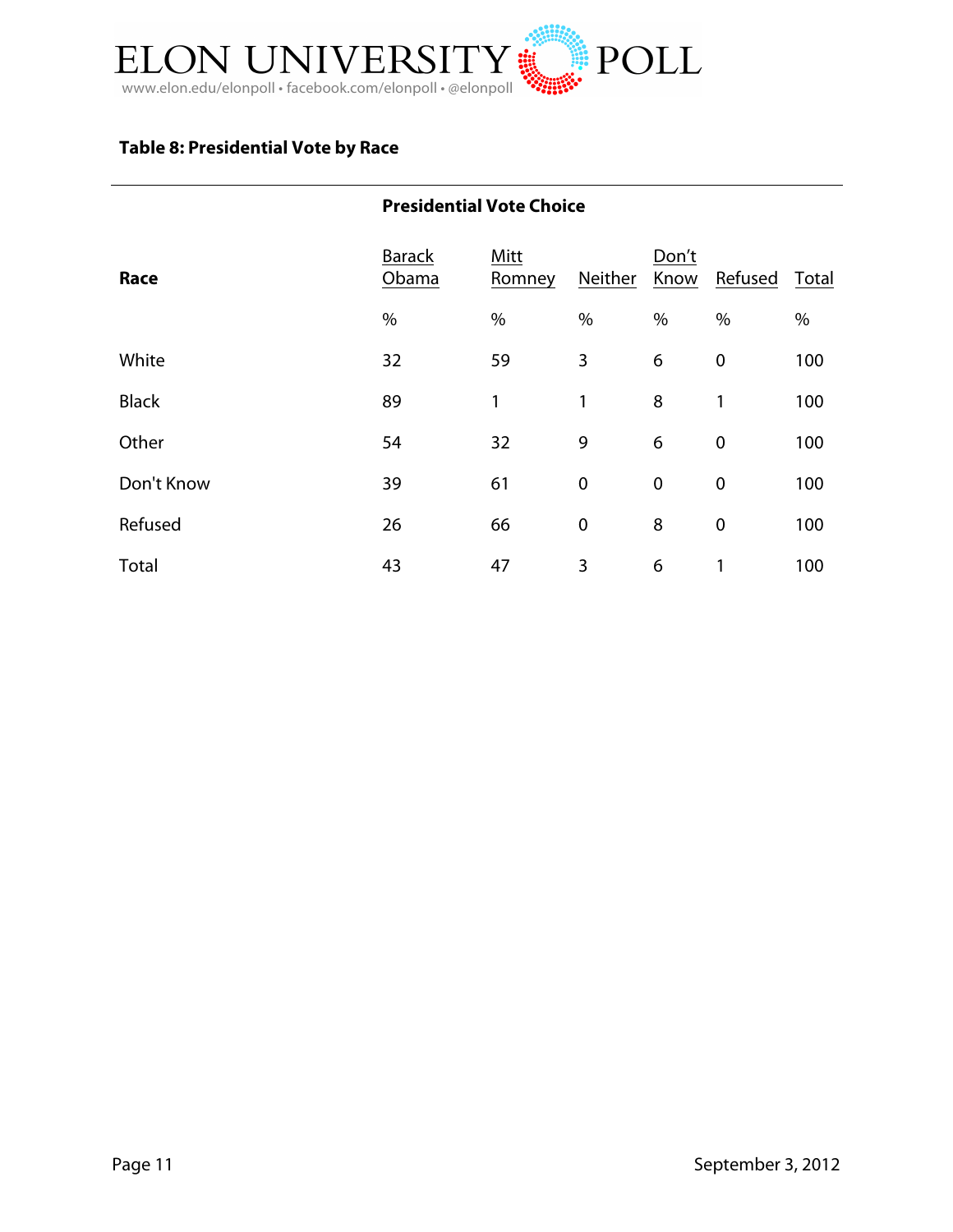

# **Table 9: Presidential Vote by Excitement about Election**

#### **Presidential Vote Choice**

#### **Excitement about Election**

|                  | <b>Barack</b><br>Obama | Mitt<br>Romney | <b>Neither</b> | Don't<br>Know | Refused        | Total |
|------------------|------------------------|----------------|----------------|---------------|----------------|-------|
|                  | $\%$                   | $\%$           | $\%$           | $\%$          | %              | $\%$  |
| Very excited     | 47                     | 51             | 1              | 1             | $\mathbf 0$    | 100   |
| Somewhat excited | 47                     | 44             | 3              | 5             | $\mathbf 0$    | 100   |
| Not that excited | 37                     | 39             | 5              | 17            | $\overline{2}$ | 100   |
| Don't Know       | 48                     | 18             | $\mathbf 0$    | 29            | 5              | 100   |
| Total            | 44                     | 45             | $\overline{2}$ | 7             |                | 100   |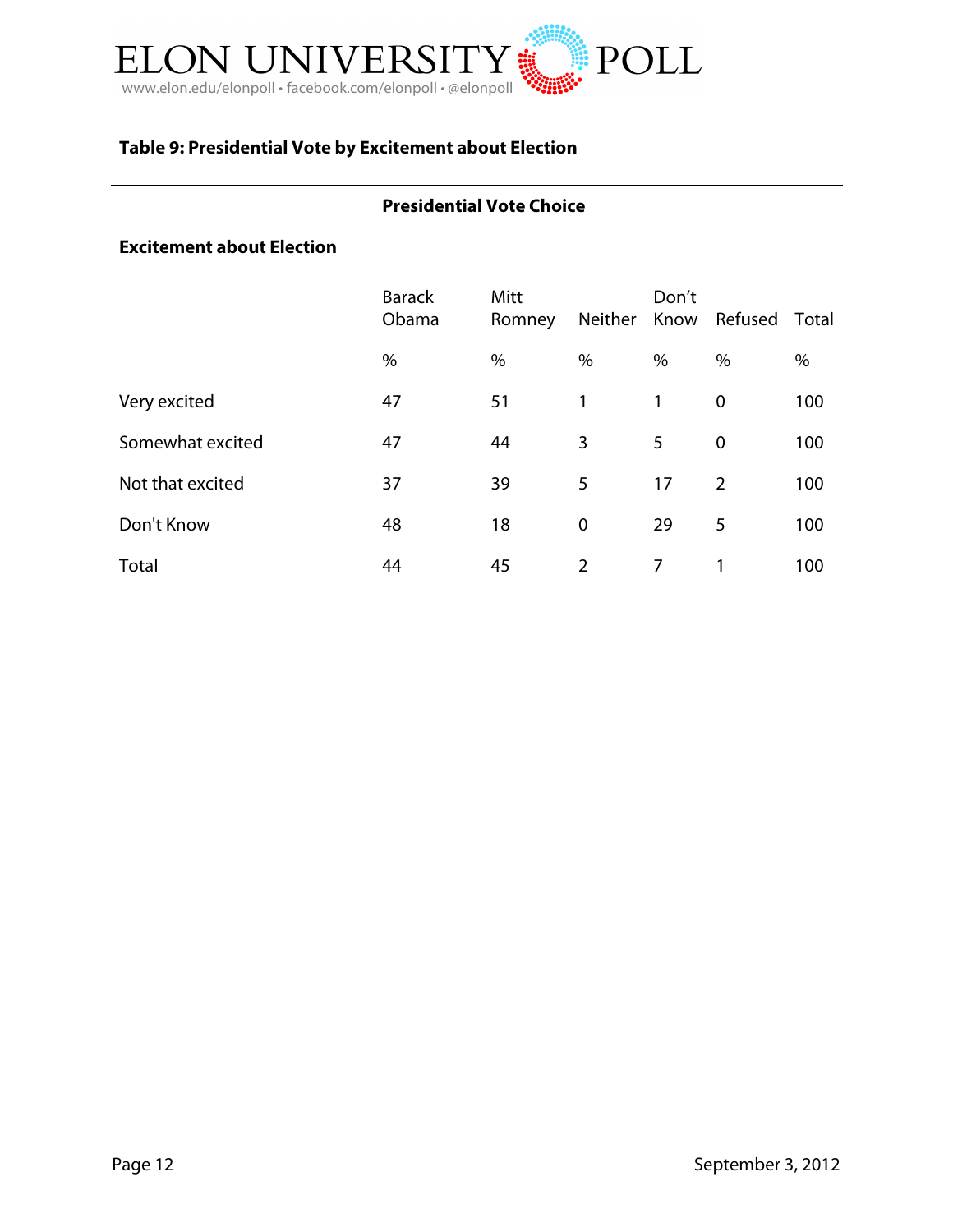

# **Table 10: Presidential Vote by Governor Vote**

|                             | <b>Presidential Vote Choice</b> |                |                |                  |                |       |
|-----------------------------|---------------------------------|----------------|----------------|------------------|----------------|-------|
|                             | <b>Barack</b><br>Obama          | Mitt<br>Romney | Neither        | Don't<br>Know    | Refused        | Total |
| <b>Governor Vote Choice</b> | $\%$                            | %              | $\%$           | %                | $\%$           | %     |
| <b>Walter Dalton</b>        | 86                              | 6              | $\overline{2}$ | 6                | $\mathbf 0$    | 100   |
| Pat McCrory                 | 12                              | 79             | 3              | 6                | $\mathbf 0$    | 100   |
| <b>Neither</b>              | 56                              | 19             | 25             | $\boldsymbol{0}$ | $\mathbf 0$    | 100   |
| Don't Know/Undecided        | 48                              | 37             | 3              | 10               | $\overline{2}$ | 100   |
| Refused                     | 50                              | $\mathbf 0$    | $\mathbf 0$    | $\mathbf 0$      | 50             | 100   |
| Total                       | 43                              | 47             | 3              | 6                | 1              | 100   |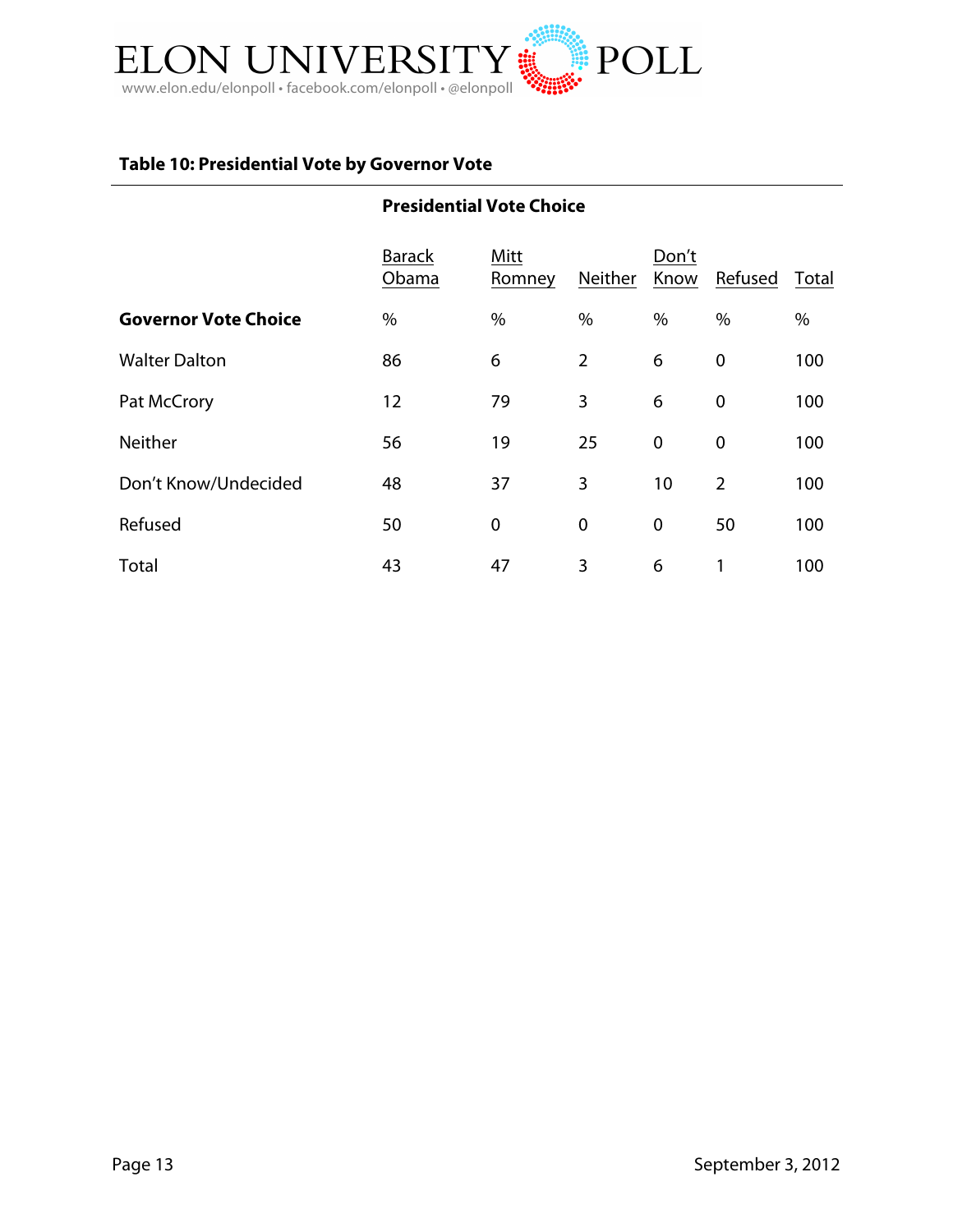

# **Table 11: Presidential Vote by Most Important Issue**

|                             | <b>Presidential Vote Choice</b> |                |                |               |                  |       |
|-----------------------------|---------------------------------|----------------|----------------|---------------|------------------|-------|
|                             | <b>Barack</b><br>Obama          | Mitt<br>Romney | Neither        | Don't<br>Know | Refused          | Total |
| <b>Most Important Issue</b> | $\%$                            | $\%$           | $\%$           | $\%$          | $\%$             | $\%$  |
| The economy or jobs         | 37                              | 55             | $\overline{2}$ | 5             | $\mathbf 0$      | 100   |
| The federal budget deficit  | 14                              | 77             | 5              | 4             | $\mathbf 0$      | 100   |
| Health care                 | 66                              | 25             | $\overline{2}$ | 7             | $\boldsymbol{0}$ | 100   |
| Immigration                 | 13                              | 87             | $\mathbf 0$    | $\mathbf 0$   | $\mathbf 0$      | 100   |
| Education                   | 70                              | 13             | $\overline{2}$ | 12            | 3                | 100   |
| The environment             | 83                              | 17             | $\pmb{0}$      | $\mathbf 0$   | $\mathbf 0$      | 100   |
| Same-sex marriage           | 21                              | 68             | $\overline{2}$ | 3             | 5                | 100   |
| Something else              | 56                              | 30             | $\overline{4}$ | 11            | $\boldsymbol{0}$ | 100   |
| Don't Know                  | 47                              | 36             | $\mathbf 0$    | 16            | $\mathbf 0$      | 100   |
| Refused                     | 100                             | $\mathbf 0$    | $\mathbf 0$    | $\mathbf 0$   | $\mathbf 0$      | 100   |
| Total                       | 43                              | 47             | 3              | 6             | 1                | 100   |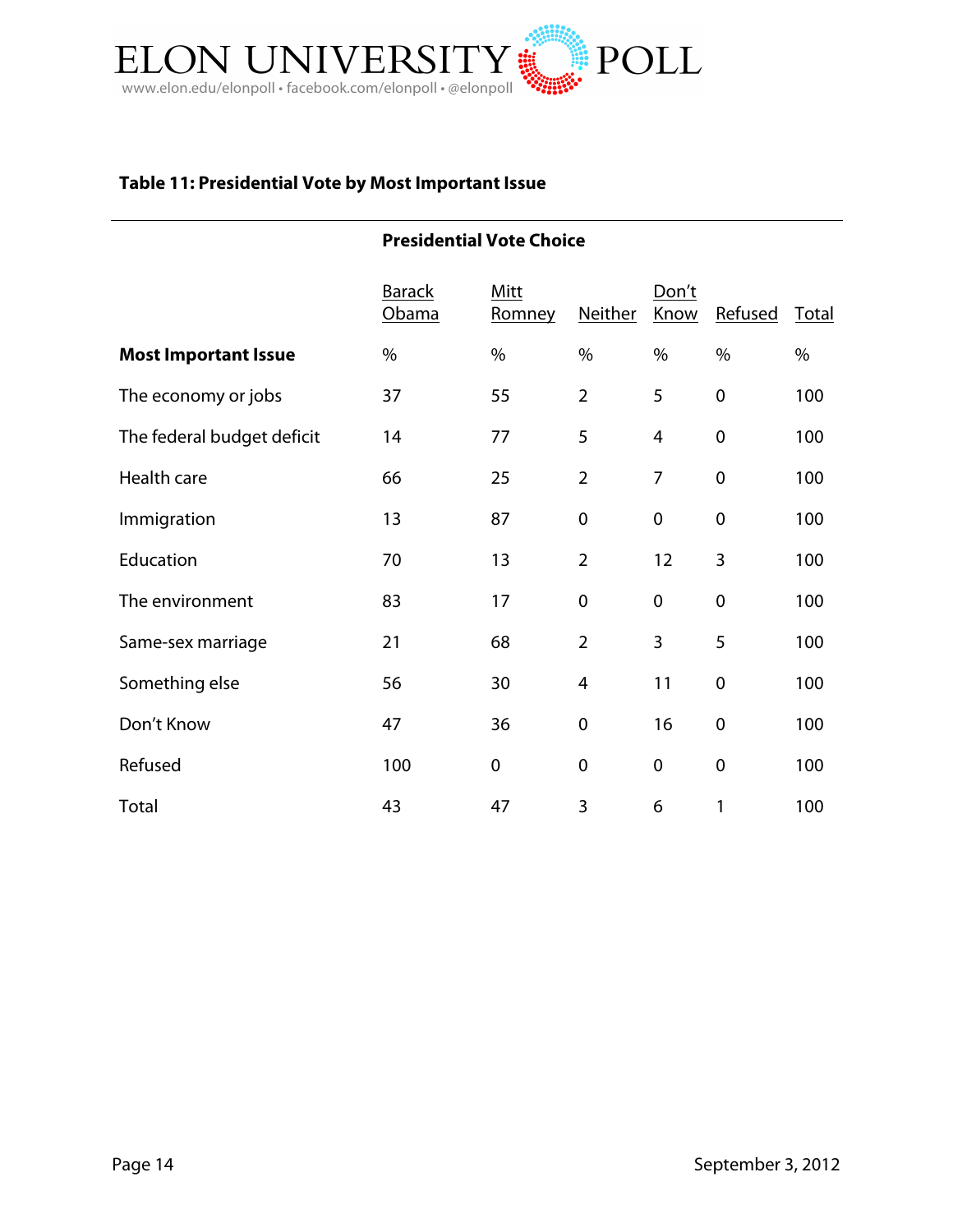

### **Election Excitement Cross Tabs**

# **Question: How excited are you about the upcoming presidential election?**

### **Table 12: Excitement about Presidential Election by Age**

#### **Excitement about Presidential Election**

|                     | Very excited | Somewhat<br>excited | <b>Not</b><br>that<br>excited | Don't<br>Know  | Total |
|---------------------|--------------|---------------------|-------------------------------|----------------|-------|
| <b>Age Category</b> | %            | $\%$                | $\%$                          | $\%$           | %     |
| 18-30               | 36           | 37                  | 26                            | $\mathbf 0$    | 100   |
| $31 - 40$           | 46           | 20                  | 31                            | $\overline{4}$ | 100   |
| $41 - 50$           | 42           | 30                  | 27                            | $\overline{2}$ | 100   |
| $51 - 65$           | 44           | 26                  | 29                            | 1              | 100   |
| $65+$               | 44           | 26                  | 27                            | 3              | 100   |
| Total               | 43           | 27                  | 28                            | $\overline{2}$ | 100   |

#### **Table 13: Excitement about Presidential Election by Gender**

|        | <b>Excitement about Presidential Election</b> |                     |                     |               |       |
|--------|-----------------------------------------------|---------------------|---------------------|---------------|-------|
|        | <u>Very</u><br>excited                        | Somewhat<br>excited | Not that<br>excited | Don't<br>Know | Total |
| Gender | $\%$                                          | %                   | $\%$                | $\%$          | $\%$  |
| Male   | 43                                            | 25                  | 30                  | 1             | 100   |
| Female | 43                                            | 28                  | 27                  | 2             | 100   |
| Total  | 43                                            | 27                  | 28                  | 2             | 100   |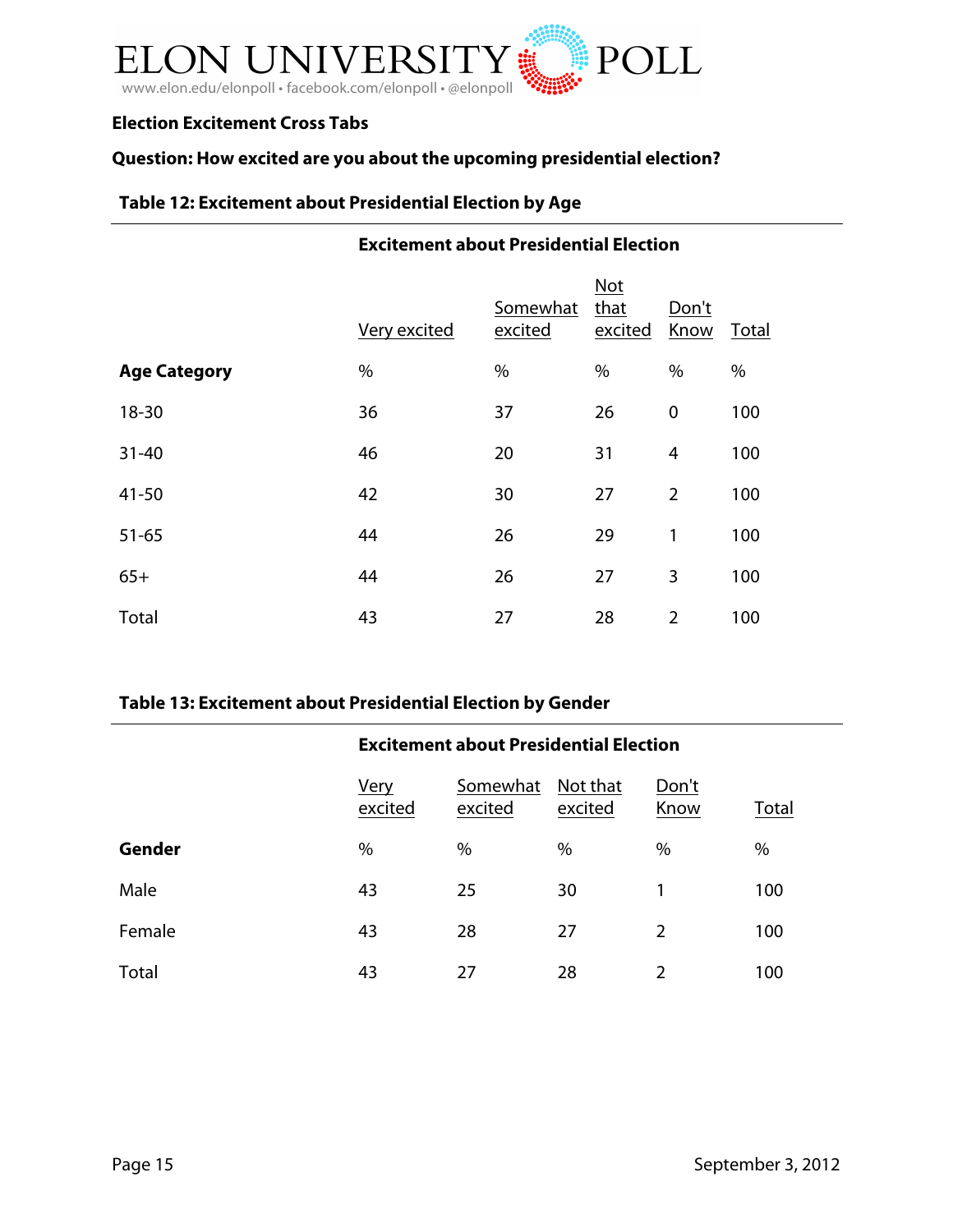

# **Table 14: Excitement about Presidential Election by Party**

# **Excitement about Presidential Election**

|                                     | Very<br>excited | Somewhat<br>excited | Not that<br>excited | Don't<br><b>Know</b> | <b>Total</b> |
|-------------------------------------|-----------------|---------------------|---------------------|----------------------|--------------|
| <b>Party Identification</b>         | $\%$            | %                   | %                   | %                    | $\%$         |
| <b>Strong Democrat</b>              | 57              | 26                  | 16                  | 1                    | 100          |
| Democrat                            | 21              | 38                  | 36                  | 4                    | 100          |
| Independent - Leaning<br>Democrat   | 35              | 23                  | 36                  | 6                    | 100          |
| Independent                         | 28              | 26                  | 43                  | $\overline{2}$       | 100          |
| Independent - Leaning<br>Republican | 35              | 29                  | 34                  | $\overline{2}$       | 100          |
| Republican                          | 38              | 25                  | 37                  | $\mathbf 0$          | 100          |
| <b>Strong Republican</b>            | 61              | 26                  | 12                  | 1                    | 100          |
| Don't Know                          | 42              | 13                  | 44                  | $\mathbf 0$          | 100          |
| Refused                             | 16              | 25                  | 59                  | $\boldsymbol{0}$     | 100          |
| Total                               | 43              | 27                  | 28                  | $\overline{2}$       | 100          |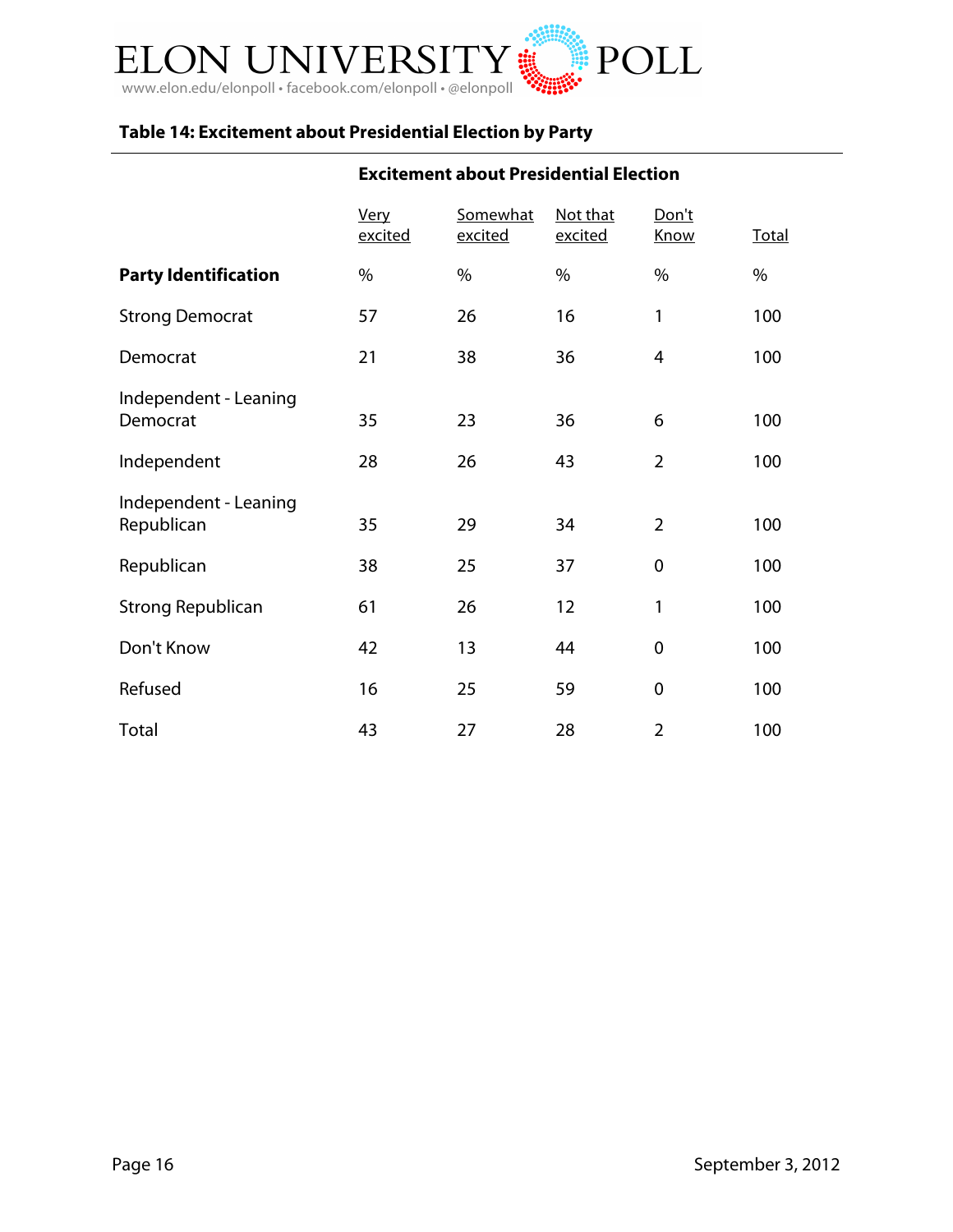

# **Table 15: Excitement about Presidential Election by Race**

| Race         | Very<br>excited | Somewhat<br>excited | Not that<br>excited | Don't<br>Know  | Total |
|--------------|-----------------|---------------------|---------------------|----------------|-------|
|              | $\%$            | $\%$                | $\%$                | $\%$           | $\%$  |
| White        | 42              | 25                  | 31                  | $\overline{2}$ | 100   |
| <b>Black</b> | 49              | 28                  | 20                  | 3              | 100   |
| Other        | 26              | 57                  | 17                  | $\mathbf 0$    | 100   |
| Refused      | 0               | 100                 | $\mathbf 0$         | $\mathbf 0$    | 100   |
| Total        | 43              | 27                  | 28                  | $\overline{2}$ | 100   |

#### **Excitement about Presidential Election**

### **Question Wordings and Frequencies for** *Likely* **Voters**

*NOTE: Frequencies may not equal 100% due to rounding.*

#### **Presidential Vote Choice**

If the 2012 presidential election were held today between Barack Obama and Mitt Romney who would you vote for? [candidate order rotated]

|                      | N    | %     |
|----------------------|------|-------|
| Barack Obama         | 470  | 43%   |
| Mitt Romney          | 515  | 47%   |
| <b>Neither</b>       | 28   | 3%    |
| Don't Know/Undecided | 70   | 6%    |
| Refused              | 6    | $1\%$ |
| $N=$                 | 1089 | 100%  |

### **Presidential Vote Choice Among the Undecided**

[If Presidential Vote Choice = Undecided]

If you had to choose, do you lean more towards Barack Obama or Mitt Romney?

| Barack Obama         | 30 | 32%    |
|----------------------|----|--------|
| Mitt Romney          | 32 | 34%    |
| <b>Neither</b>       | 10 | $11\%$ |
| Don't Know/Undecided | 22 | 24%    |
| $N=$                 | 94 | 100%   |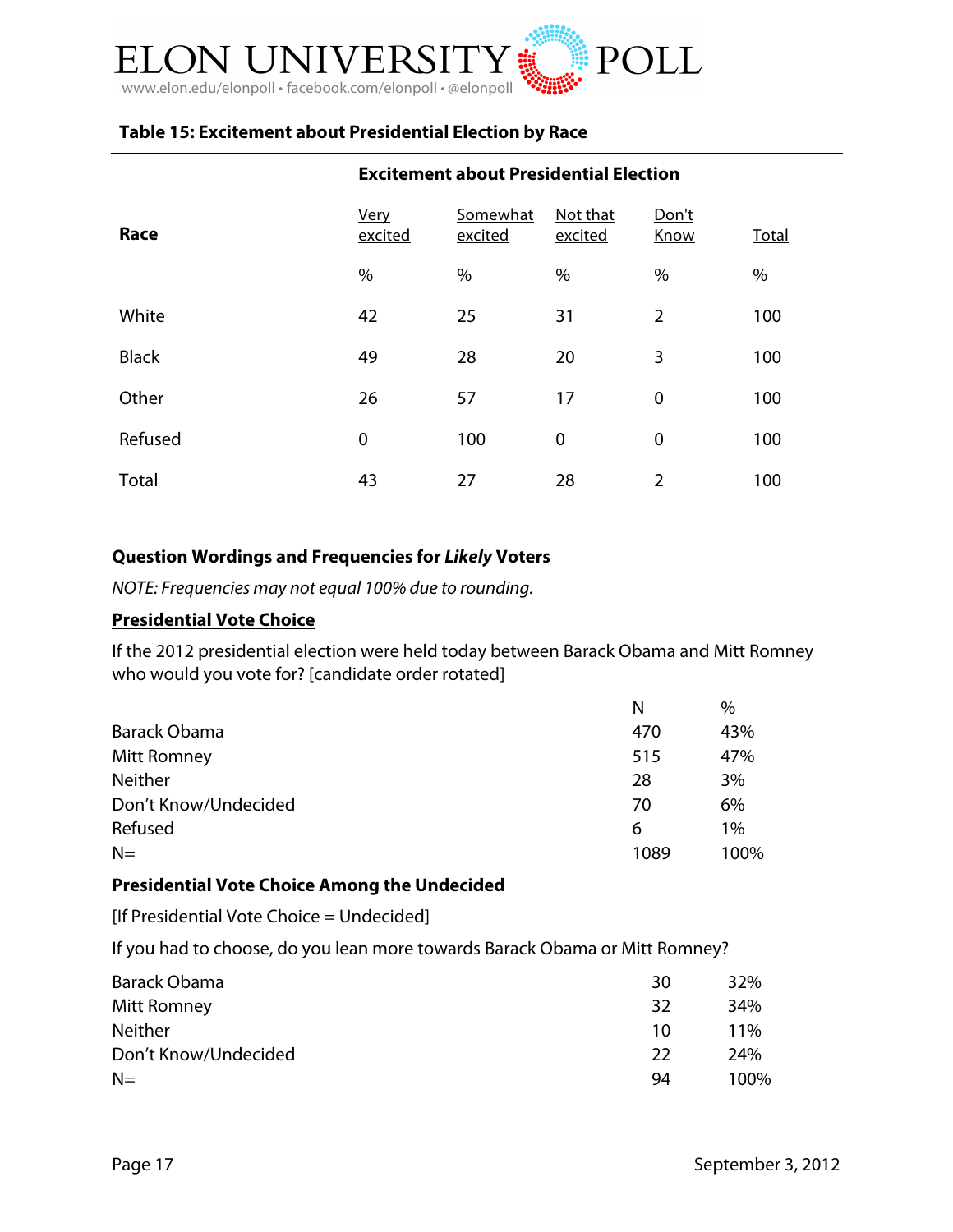

### **Gubernatorial Vote Choice**

If the 2012 election for governor of North Carolina were held today between Walter Dalton, the Democrat and Pat McCrory, the Republican, who would you vote for? [candidate order rotated]

| <b>Walter Dalton</b> | 401           | 37%   |
|----------------------|---------------|-------|
| Pat McCrory          | 566           | 52%   |
| <b>Neither</b>       | 12            | $1\%$ |
| Don't Know/Undecided | 108           | 10%   |
| Refused              | $\mathcal{P}$ | 0%    |
| $N=$                 | 1089          | 100%  |

### **Most Important Issue**

Which one of the following issues matters most to you in deciding who to vote for president? – the economy or jobs; the federal budget deficit; health care; immigration; crime; education; the environment; same-sex marriage or something else

| The economy or jobs        | 526            | 48%   |
|----------------------------|----------------|-------|
| Health care                | 172            | 16%   |
| The federal budget deficit | 137            | 13%   |
| Education                  | 106            | 10%   |
| Something else             | 59             | 5%    |
| Same-sex marriage          | 36             | 3%    |
| Don't Know                 | 29             | 3%    |
| The environment            | 15             | $1\%$ |
| Immigration                | 6              | $1\%$ |
| Refused                    | $\overline{2}$ | $0\%$ |
| Crime                      | $\overline{2}$ | 0%    |
| $N=$                       | 1089           | 100%  |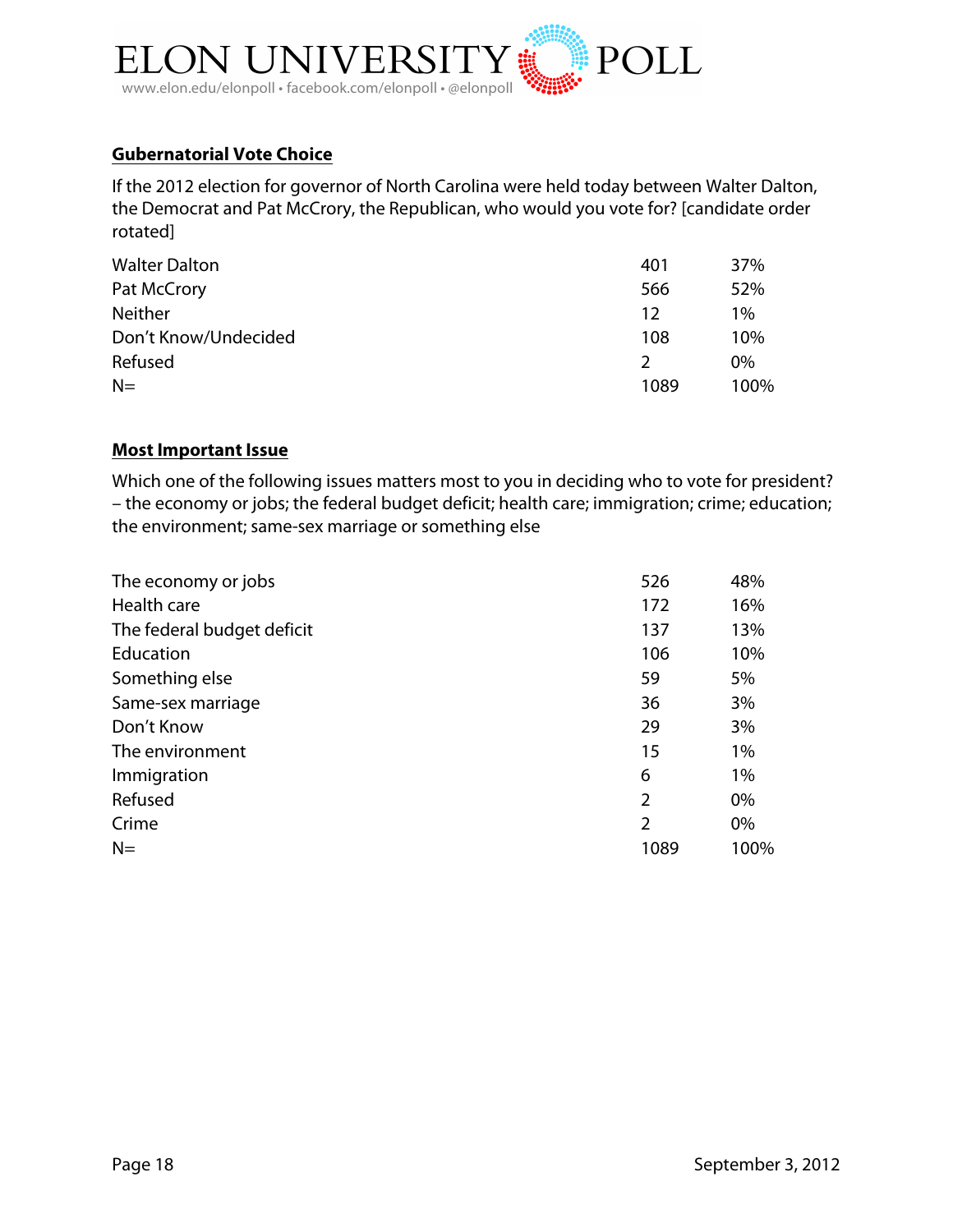

## **Second Most Important Issue**

And what would be the second most important issue in deciding who to vote for president? the economy or jobs; the federal budget deficit; health care; immigration; crime; education; the environment; same-sex marriage or something else

| The economy or jobs        | 267  | 25%  |
|----------------------------|------|------|
| Health care                | 235  | 22%  |
| The federal budget deficit | 191  | 18%  |
| Education                  | 125  | 12%  |
| Immigration                | 65   | 6%   |
| Same-sex marriage          | 58   | 6%   |
| The environment            | 43   | 4%   |
| Something else             | 44   | 4%   |
| Crime                      | 14   | 1%   |
| Don't Know                 | 13   | 1%   |
| The economy or jobs        | 267  | 25%  |
| $N=$                       | 1057 | 100% |

#### **Handling the Economy**

Do you think Mitt Romney or Barack Obama would do a better job handling the economy?

| Barack Obama         | 419  | 39%  |
|----------------------|------|------|
| Mitt Romney          | 562  | 52%  |
| <b>Neither</b>       | 27   | 3%   |
| Don't Know/Undecided | 80   | 7%   |
| $N=$                 | 1089 | 100% |

### **Handling Foreign Affairs**

Would Mitt Romney or Barack Obama do a better job handling relations with other countries?

| Barack Obama         | 510  | 47%   |
|----------------------|------|-------|
| Mitt Romney          | 451  | 41%   |
| <b>Neither</b>       | 17   | 2%    |
| Don't Know/Undecided | 110  | 10%   |
| Refused              |      | $0\%$ |
| $N=$                 | 1089 | 100%  |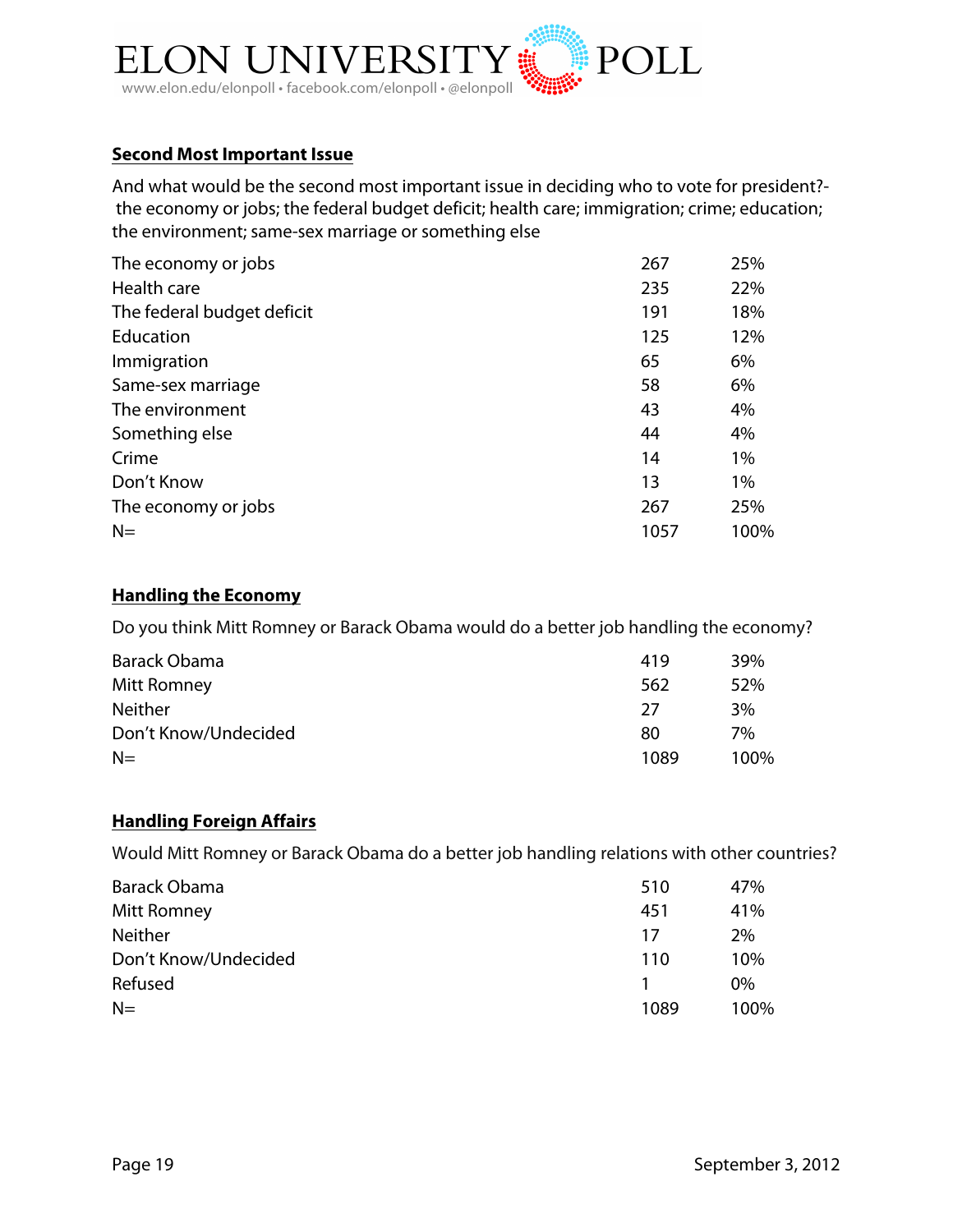

# **Shares Values**

Which candidate, Mitt Romney or Barack Obama, shares your values more closely?

| Barack Obama         | 489  | 45%  |
|----------------------|------|------|
| Mitt Romney          | 522  | 48%  |
| <b>Neither</b>       | 38   | 4%   |
| Don't Know/Undecided | 39   | 4%   |
| $N=$                 | 1089 | 100% |

# **Republican Convention Knowledge Question**

Do you happen to know what city is hosting the Republic National Convention this year?

| <b>Mentions Tampa Bay</b>         | 721  | 66%   |
|-----------------------------------|------|-------|
| <b>Mentions only Florida</b>      | 136  | 13%   |
| Mentions another place in Florida | 13   | $1\%$ |
| Gives Wrong answer                | 27   | 3%    |
| Doesn't know                      | 191  | 18%   |
| $N=$                              | 1089 | 100%  |

# **Democratic Convention Knowledge Question**

Do you happen to know what city is hosting the Democratic National Convention this year?

| <b>Mentions Charlotte</b>             | 833           | 77%        |
|---------------------------------------|---------------|------------|
| <b>Mentions only North Carolina</b>   | 11            | $1\%$      |
| Mentions another place North Carolina | $\mathcal{L}$ | $0\%$      |
| Gives Wrong answer                    | 29            | 3%         |
| Doesn't know                          | 215           | <b>20%</b> |
| $N=$                                  | 1089          | 100%       |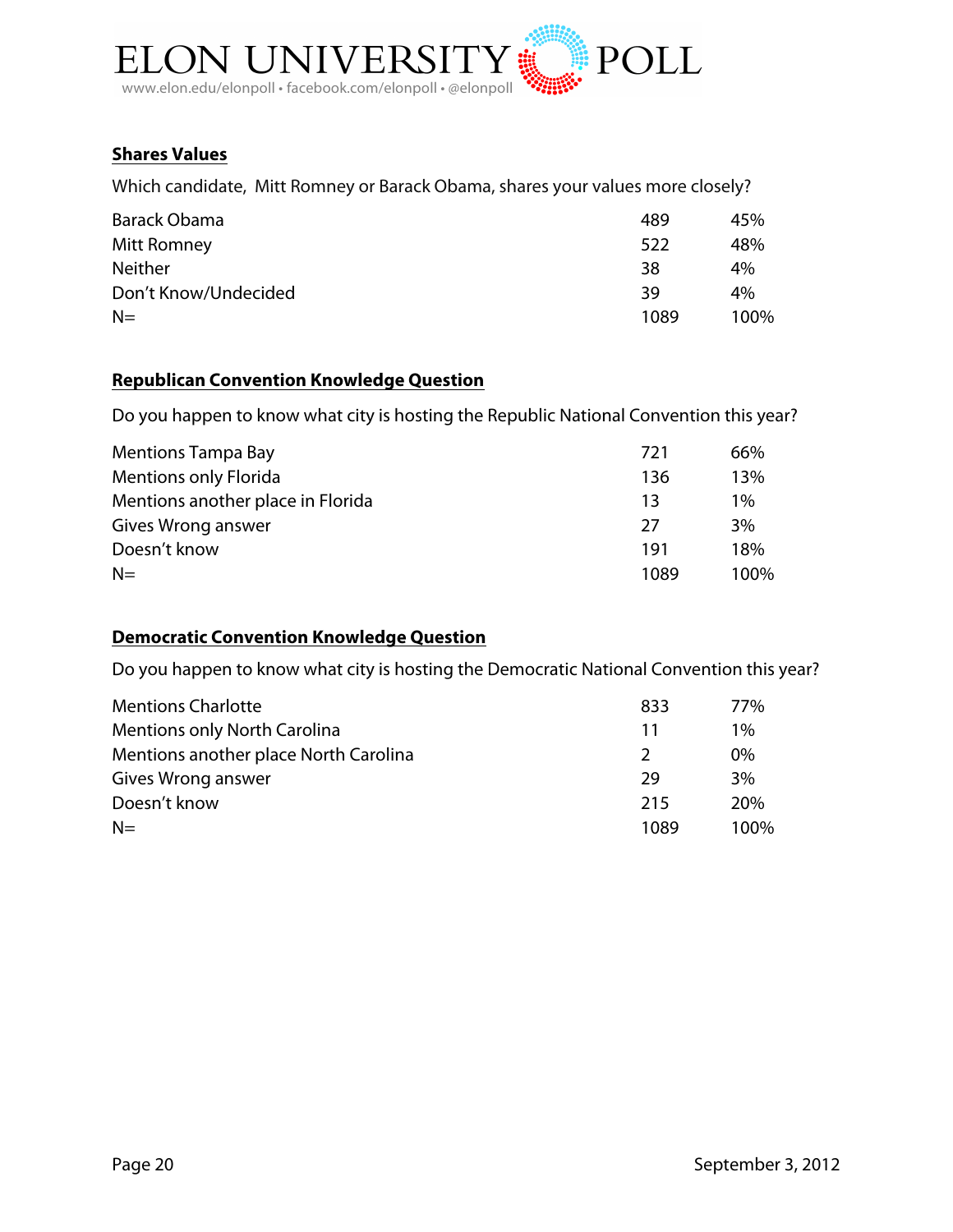

# **Convention Keynote Speaker Question**

For the first time in history the Democratic National Convention keynote speaker will be a [Latino/Hispanic/Mexican-American]. Does knowing this make your opinion of the Democratic Party more favorable, less favorable, or does it not make much difference either way?

| Less Favorable      | 57   | 5%    |
|---------------------|------|-------|
| Not much difference | 906  | 83%   |
| More Favorable      | 108  | 10%   |
| Don't Know          | 18   | 2%    |
| Refused             |      | $0\%$ |
| $N=$                | 1089 | 100%  |

## **Vice-President Question**

Does Mitt Romney's choice of Paul Ryan as his vice presidential running mate make you more likely or less likely to vote for Romney this fall--or does it not make much difference either way?

| More likely         | 317  | 29%   |
|---------------------|------|-------|
| Less likely         | 261  | 24%   |
| Not much difference | 483  | 44%   |
| Don't Know          | 26   | 2%    |
| Refused             | 2    | $0\%$ |
| $N=$                | 1089 | 100%  |

### **Election Excitement Question**

How excited are you about the election upcoming presidential election?

| Very excited     | 299 | 43%  |
|------------------|-----|------|
| Somewhat excited | 187 | 27%  |
| Not that excited | 196 | 28%  |
| Don't Know       | 14  | 2%   |
| $N=$             | 696 | 100% |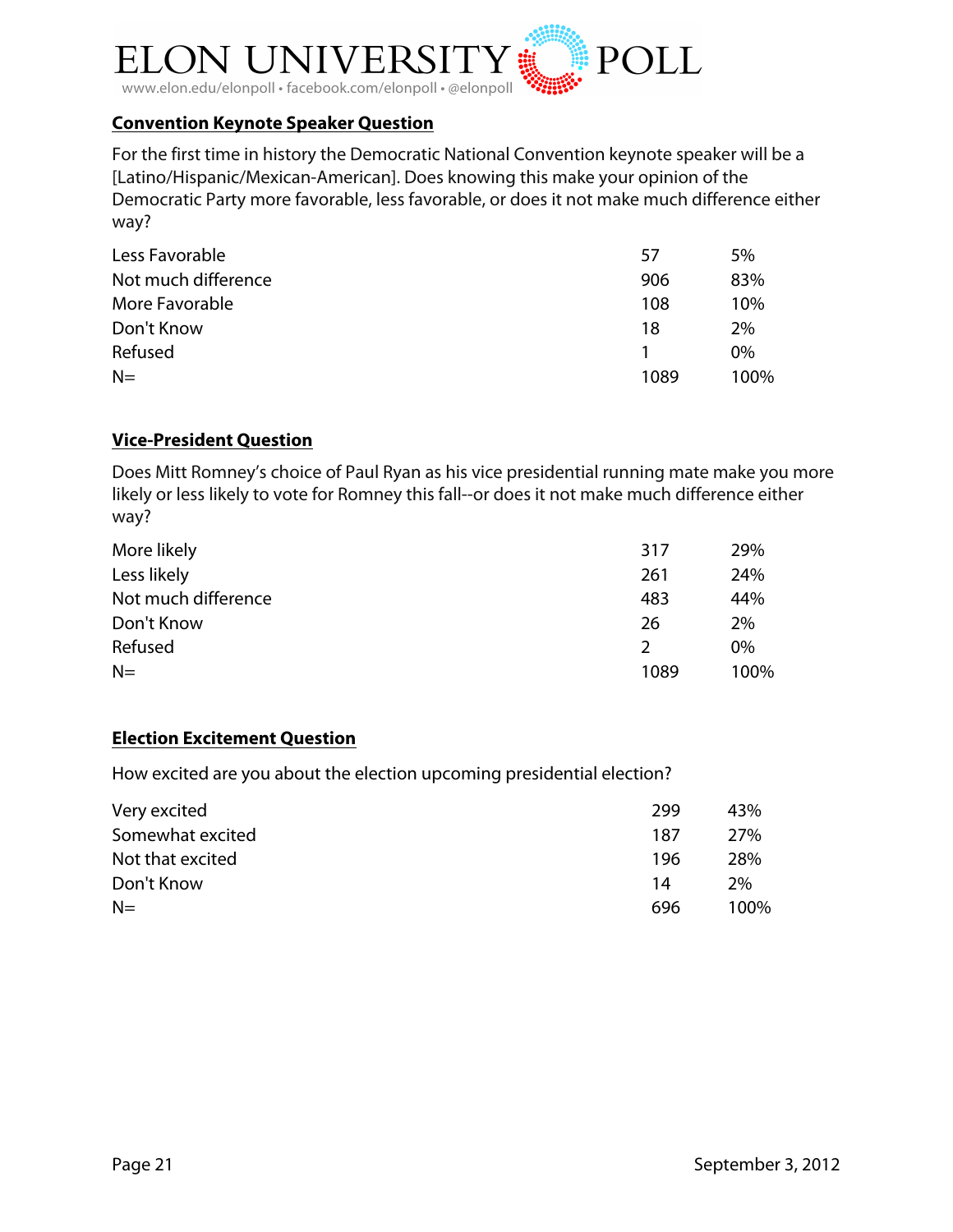

### **Prospective Economic Evaluation**

Do you expect the economy to get better, get worse or stay about the same over the next year?

| <b>Better</b>  | 405  | 37%   |
|----------------|------|-------|
| Worse          | 140  | 13%   |
| About the same | 415  | 38%   |
| Don't know     | 124  | 11%   |
| Refused        | 5    | $0\%$ |
| $N=$           | 1089 | 100%  |

### **Taxes**

Do you support or oppose extending [the Bush] tax cuts for people making over \$250,000?

| Support    | 405  | 37%   |
|------------|------|-------|
| Oppose     | 565  | 52%   |
| Don't Know | 115  | 11%   |
| Refused    | 4    | $0\%$ |
| $N=$       | 1089 | 100%  |

### **Employment**

Are you now employed full-time, part-time or not employed?

| Employed full-time | 527  | 48%   |
|--------------------|------|-------|
| Employed part-time | 103  | 10%   |
| Retired            | 245  | 23%   |
| Student            | 26   | 2%    |
| Not employed       | 184  | 17%   |
| Don't Know         | 3    | $0\%$ |
| $N=$               | 1089 | 100%  |

# **Employment Insecurity**

How worried are you about losing your job--very worried, somewhat worried, not too worried, or not worried at all?

| Very worried       | 25  | 4%    |
|--------------------|-----|-------|
| Somewhat worried   | 88  | 16%   |
| Not too worried    | 171 | 30%   |
| Not at all worried | 280 | 49%   |
| Don't know         | 4   | $1\%$ |
| Refused            |     | $0\%$ |
| $N=$               | 569 | 100%  |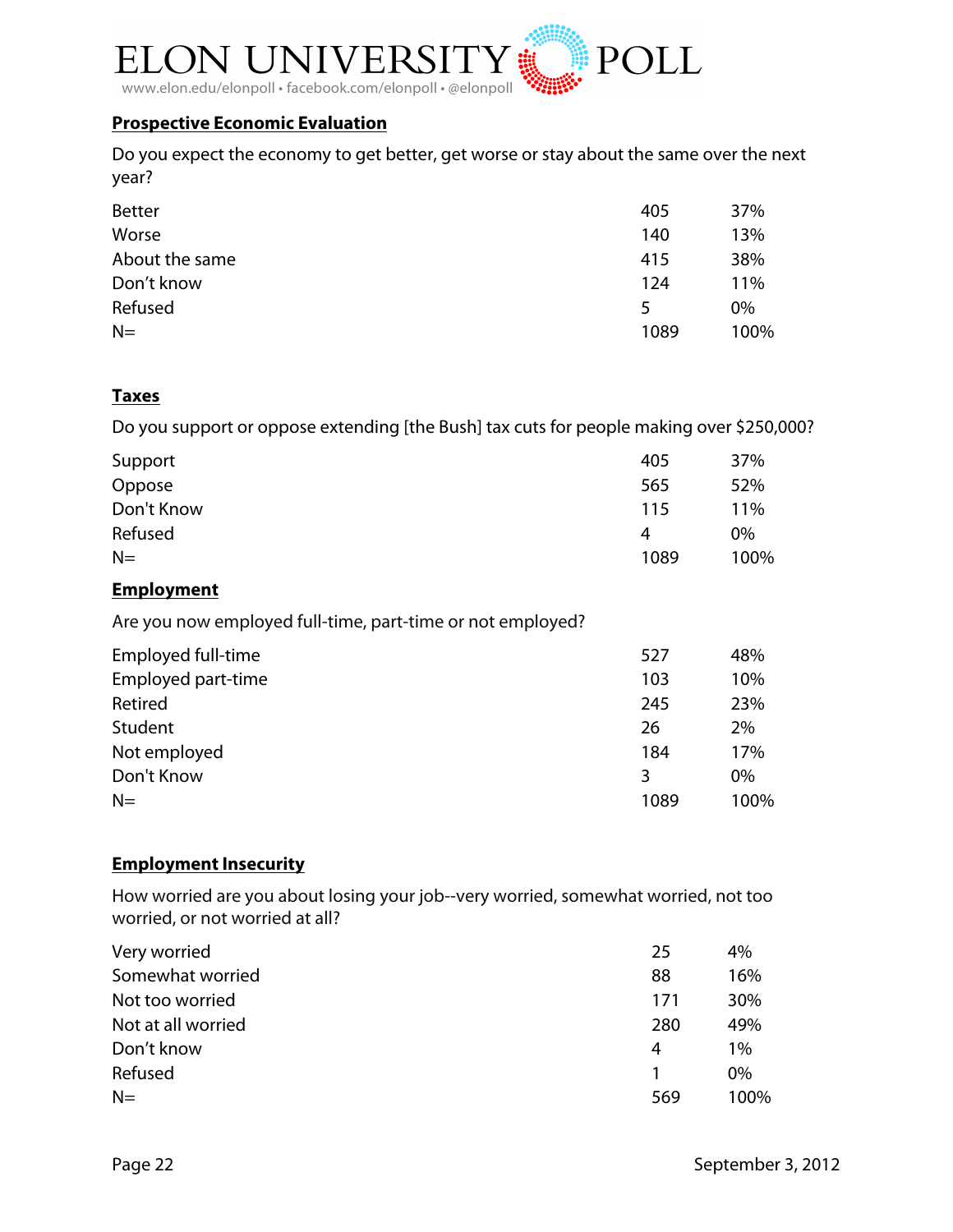

### **Happiness**

Taken all together, how would you say things are these days--would you say that you are very happy, pretty happy, or not too happy?

| Very happy    | 261  | 24%   |
|---------------|------|-------|
| Pretty happy  | 544  | 50%   |
| Not too happy | 259  | 24%   |
| Don't Know    | 21   | 2%    |
| Refused       | 4    | $0\%$ |
| $N=$          | 1089 | 100%  |

## **Party ID**

Generally speaking, do you usually think of yourself as a Democrat, Republican, Independent, or something else?

- Would you call yourself a strong Democrat or not a strong Democrat?
- Would you call yourself a strong Republican or not a strong Republican?
- Do you think of yourself as closer to the Republican Party or Democratic Party?

| <b>Strong Democrat</b>           | 237  | 22%  |
|----------------------------------|------|------|
| Democrat                         | 129  | 12%  |
| Independent - Leaning Democrat   | 122  | 11%  |
| Independent                      | 69   | 6%   |
| Independent - Leaning Republican | 139  | 13%  |
| Republican                       | 98   | 9%   |
| <b>Strong Republican</b>         | 199  | 19%  |
| Don't Know                       | 73   | 7%   |
| Refused                          | 11   | 1%   |
| $N=$                             | 1077 | 100% |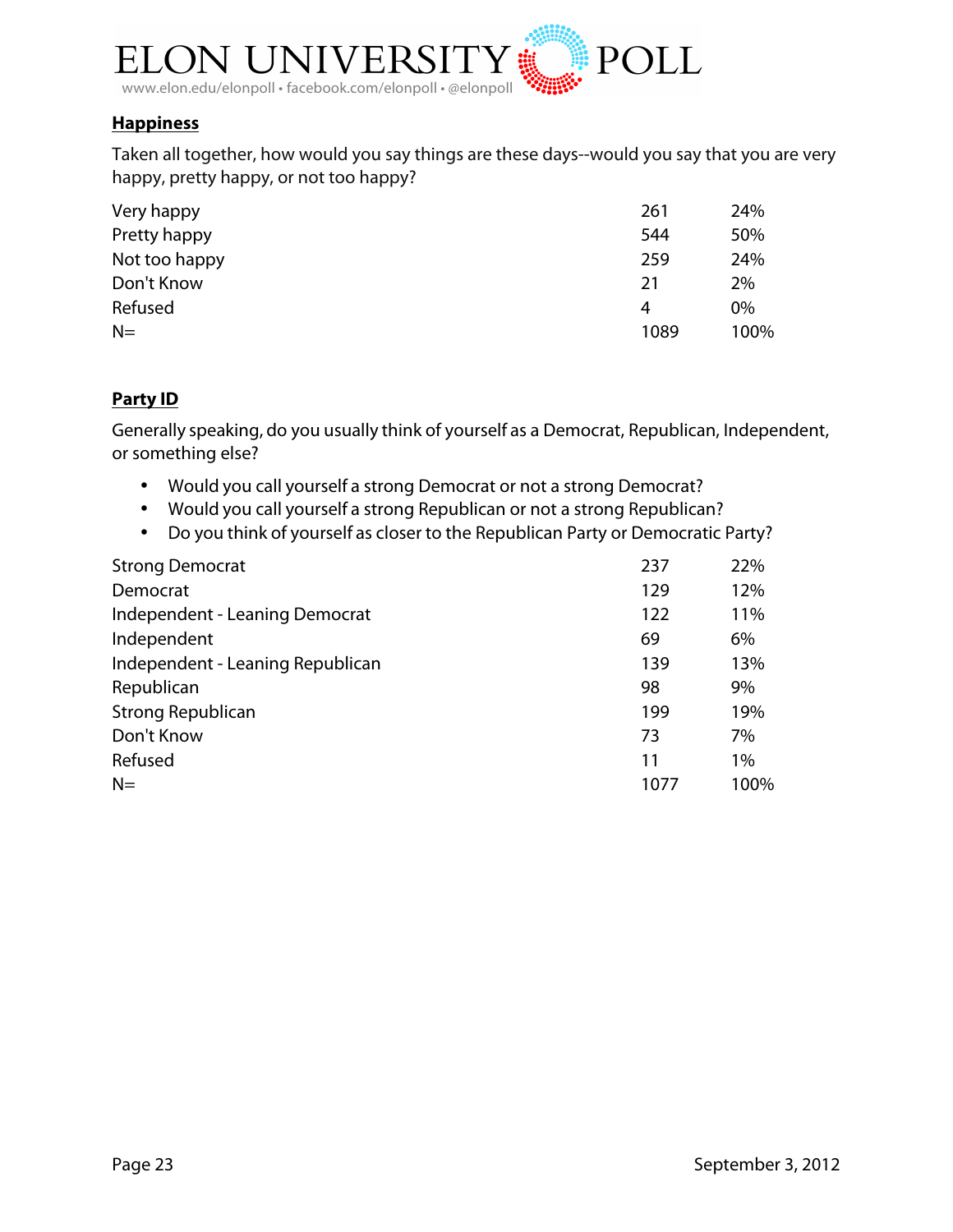

# **Ideology**

When it comes to politics, do you usually think of yourself as liberal, moderate, conservative, or haven't you thought much about this?

- Would you call yourself extremely conservative or not extremely conservative?
- Would you call yourself extremely liberal or not extremely liberal?
- Would you call yourselfslightly conservative or slightly liberal?
- If you had to choose, would you consider yourself a liberal, a conservative, or a moderate?

| <b>Extremely Liberal</b>      | 48   | 4%   |
|-------------------------------|------|------|
| Liberal                       | 122  | 11%  |
| <b>Slightly Liberal</b>       | 108  | 10%  |
| Moderate                      | 236  | 22%  |
| <b>Slightly Conservative</b>  | 174  | 16%  |
| Conservative                  | 243  | 22%  |
| <b>Extremely Conservative</b> | 119  | 11%  |
| Don't Know                    | 31   | 3%   |
| Refused                       | 8    | 1%   |
| $N=$                          | 1089 | 100% |

# **Age**

How old are you?

| $18 - 30$ | 134  | 12%  |
|-----------|------|------|
| $31 - 40$ | 202  | 19%  |
| $41 - 50$ | 187  | 17%  |
| $51 - 65$ | 302  | 28%  |
| $65+$     | 264  | 24%  |
| $N=$      | 1089 | 100% |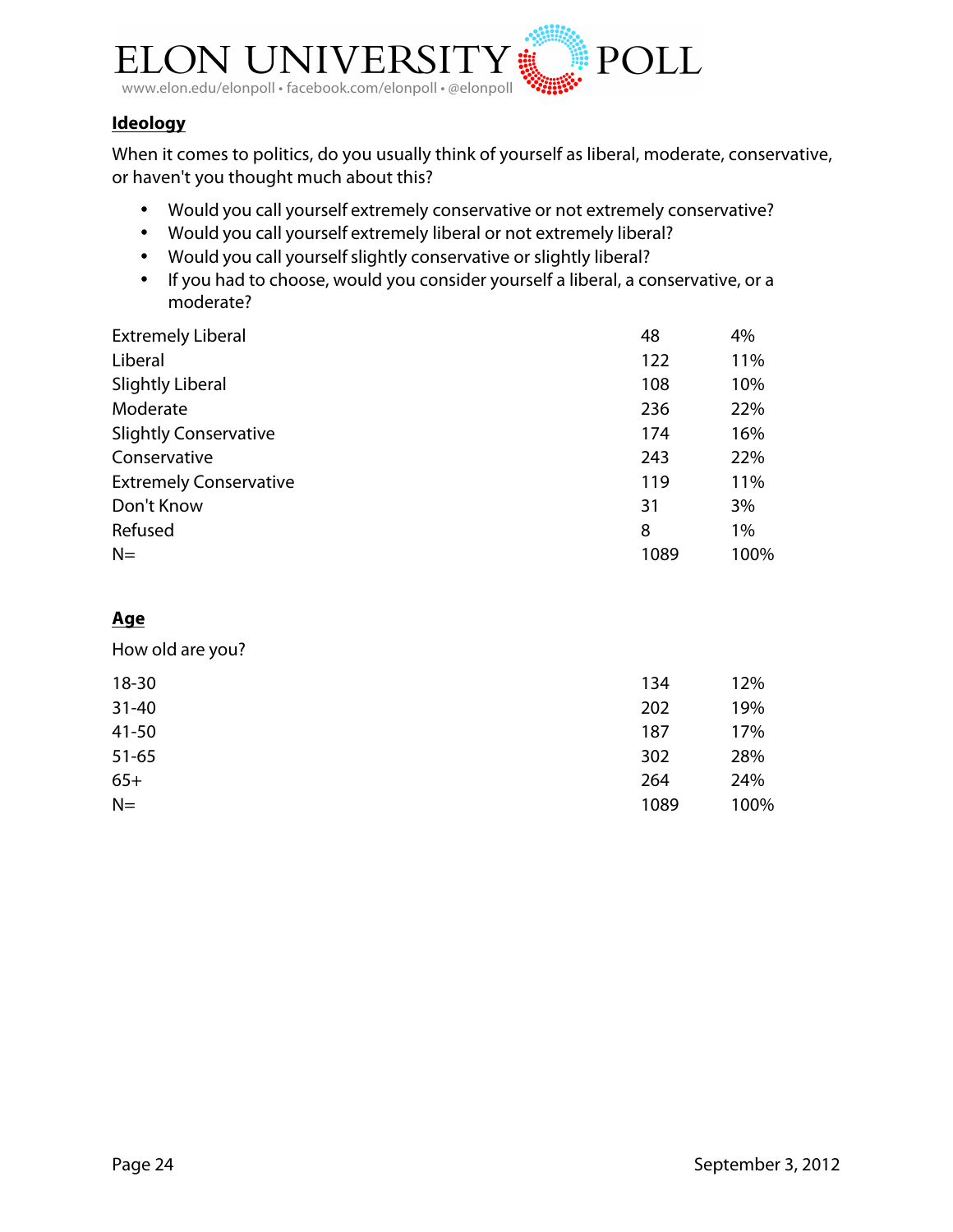

### **Education**

How much school have you completed?

| Less than High School                        | 22             | 2%   |
|----------------------------------------------|----------------|------|
| High School Diploma or GED                   | 147            | 14%  |
| <b>Vocational or Technical School</b>        | 25             | 2%   |
| Some College                                 | 236            | 22%  |
| <b>Community College / Associates Degree</b> | 83             | 8%   |
| College Graduate                             | 352            | 32%  |
| <b>Graduate School</b>                       | 214            | 20%  |
| Don't Know                                   | $\overline{2}$ | 0%   |
| Refused                                      | 9              | 1%   |
| $N=$                                         | 1089           | 100% |

## **Church Attendance**

Lots of things come up that keep people from attending religious services even if they want to. Thinking about your life these days, do you ever attend religious services, apart from occasional weddings, baptisms or funerals?

• Do you go to religious services every week, almost every week, once or twice a month, a few times a year, or never?

| Never                 | 134  | 12%  |
|-----------------------|------|------|
| A few times a year    | 202  | 19%  |
| Once or twice a month | 187  | 17%  |
| Almost every week     | 302  | 28%  |
| Every week            | 264  | 24%  |
| $N=$                  | 1089 | 100% |

### **Born Again**

Would you call yourself a born-again Christian, that is, have you personally had a conversion experience related to Jesus Christ?

| Yes        | 400 | 66%  |
|------------|-----|------|
| <b>No</b>  | 189 | 31%  |
| Don't Know | 18  | 3%   |
| Refused    | 3   | 0%   |
| $N=$       | 609 | 100% |